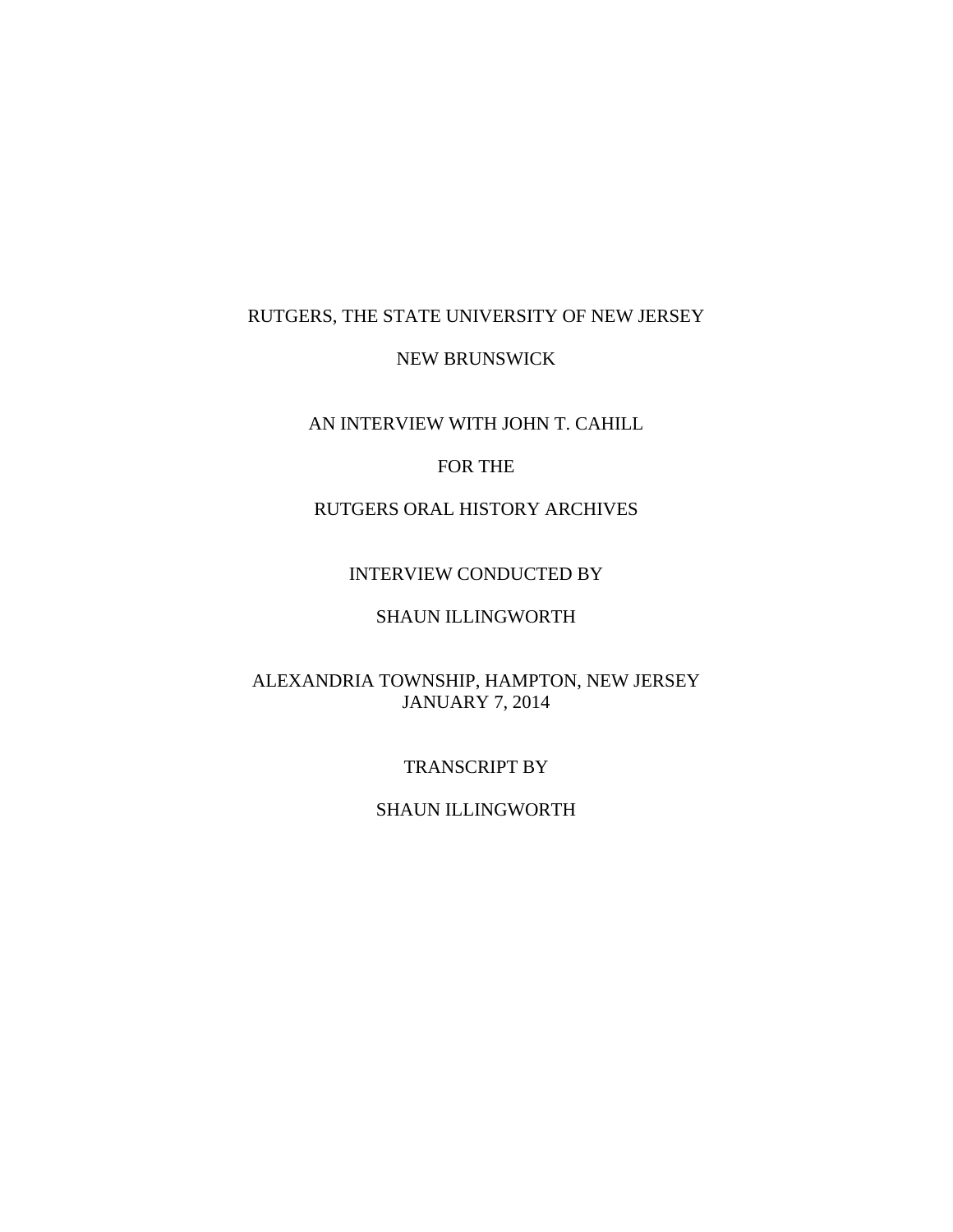Shaun Illingworth: This begins an interview with Mr. John T. Cahill in Hampton, Alexandria Township, New Jersey, on January 7, 2014, with Shaun Illingworth. Thank you very much for having me here today. To begin, please tell me where and when you were born.

John T. Cahill: I was born on Staten Island, New York, … on October 31, 1929.

SI: Can you tell me your parents' names, for the record?

JC: My father's name was Thomas Cahill. My mother's name was Gertrude Cahill. He was a stationary engineer, employed by the City of New York at a big water pumping station.

SI: Starting with your father's side of the family, what do you know about your family's background, where the family came from?

JC: Yes, there are, in the local cemetery there, four generations. My father's father came over as an infant in 1845, from Ireland, and he's interred on Staten Island. So, basically, the Cahill side of the family came in 1845 and resided on Staten Island.

SI: What about your mother's side of the family?

JC: My mother's family were English, that her maiden name was Willoe. They came to the United States in the 1870s. I don't know too much about that side of the family, but the Cahill side, I know a lot about.

SI: Do you happen to know, roughly, where in England they came from?

JC: No, I don't, but the Cahills came from Bantry Bay, Ireland, which I have been there and seen the area over there. I had one sister, who's still alive, and she's five years older than I am. … Growing up on Staten Island, it was a very rural area, because … there was no connection to New York City at all. The Verrazano Bridge didn't exist and, from Staten Island, to get to New Jersey, where I've resided in New Jersey for forty-eight years now, we had ferry boats, which don't exist anymore. There was a ferry boat from Bayonne to Staten Island, there was a ferry boat from Carteret, New Jersey, to Staten Island, there was a ferry boat from Perth Amboy to Tottenville, Staten Island. So, that was the way people went over to New Jersey. They had these very small [ferries]--and the Bayonne Ferry, of course--they had these very small ferries that commuted across and there was a lot of cross traffic at that time, because … New Jersey was in close proximity to Staten Island, literally hundreds of yards, compared to the City of New York. … Growing up as a teenager, I attended a local Catholic grammar school, then, went to public high school and graduated from high school.

SI: Before we discuss your schools, can you tell me a little bit about the neighborhood that you grew up in?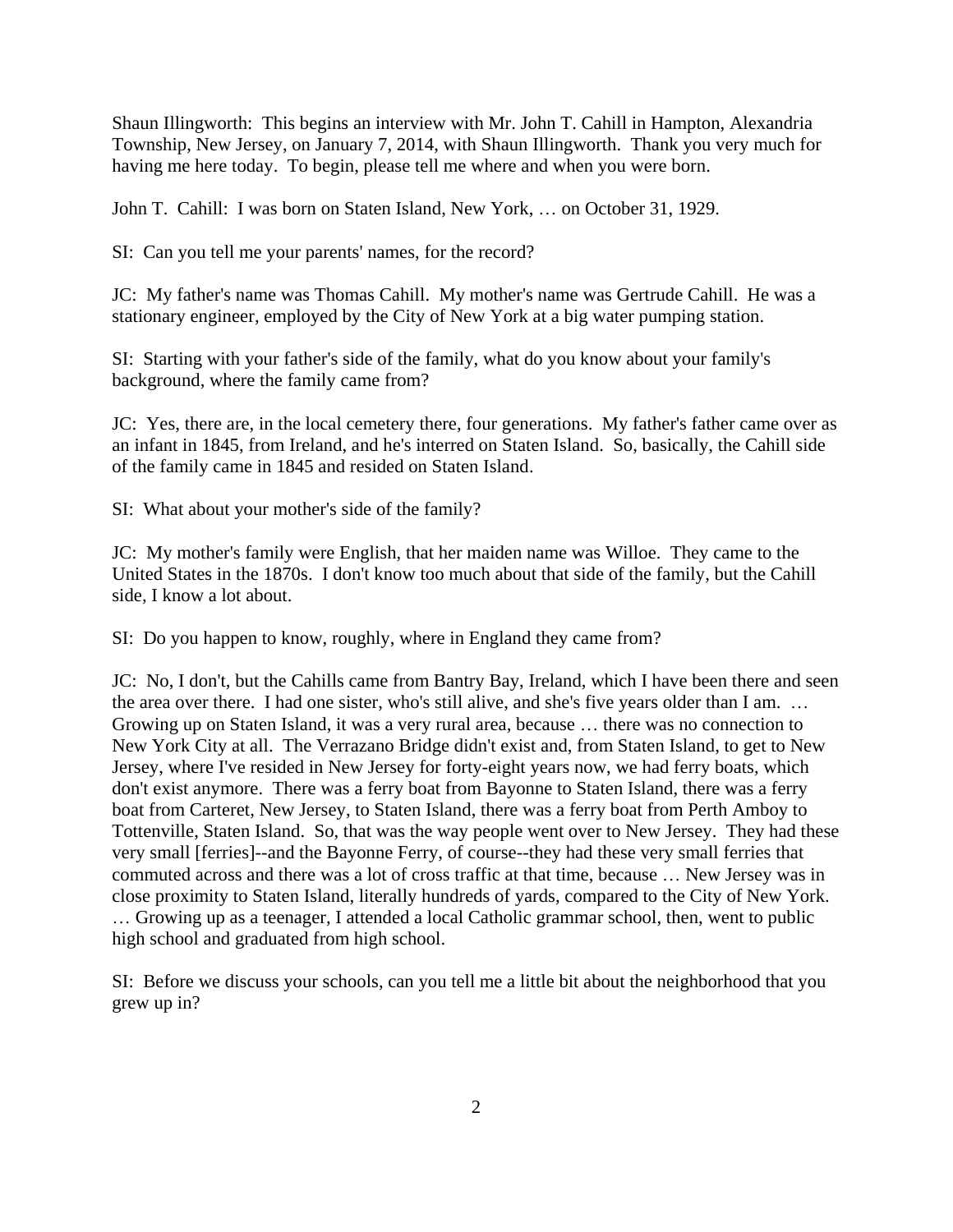JC: Yes, it was a residential area. All of Staten Island was residential. It was pockets of builtup areas, and then, long areas, miles, of nothing, literally woods, and it was a big farming community. A lot of truck farms, they grew vegetables for New York City and Brooklyn.

SI: If you could describe, roughly, what area of Staten Island this was in, would you say it was in the north, south?

JC: It was West Brighton, they called it, which was basically the center area of the area, and it was a good place to grow up, very quiet. ... Of course, going back to when I was born, there weren't a lot of cars around. I mean, literally, if there was a street with twenty houses on it, if two people, two families, had automobiles, that was a lot. They all depended on buses and some parts of Staten Island had a train that ran across it. …

SI: Going back to your parents, do you know how they met?

JC: How my parents met? That's a question I can't answer. I cannot answer, but my father was born in 1895. He served in the First World War in France. He was in the military. In fact, he had a very slight disability. He'd been gassed when the war was going on. So, my mother was born in 1905, so, she was--1902, I'm sorry--so, she was six years, seven years younger than my father, but a very stable upbringing, no problems that I could see as a child, growing up.

SI: Did your father ever talk about his time in the service?

JC: Yes, a little bit. … He was in the field [artillery]. They called it the Coast Artillery, but it was the big guns. They were 105-millimeter guns and he just never talked too much about the war, not at all, just that he'd been over there and, of course, I have his whole discharge papers, with all the different campaigns that they fought in over there. ... That's about it, but, no, he never dwelled on it. He wasn't the type of person that talked a lot about it. …

SI: Was his job at the pumping station on Staten Island?

JC: It was on Staten Island. It was a huge electrical pumping station, big, big complex, and it was absolutely spotless. They kept it so clean, but what … it did is, the water that came down from Upstate New York went into a reservoir, then, they energized it and put pressure on it to pump it up and down the hills through Staten Island.

SI: Going back to your neighborhood, would you describe it as a mixed neighborhood or was it mostly Irish or some other ethnicity?

JC: It was basically Irish, I guess, and German. Staten Island, back in '29, in the early '30s, it had no minority neighborhoods. There were very few people of color on Staten Island. There were a group that lived out [at] what they called Sandy Ground and they were actually descendants of slaves that had settled out there in the 1870s [1820s and 1830s], and then, there would be a little section that was an Italian section, but … that's just the way it was, I mean. … I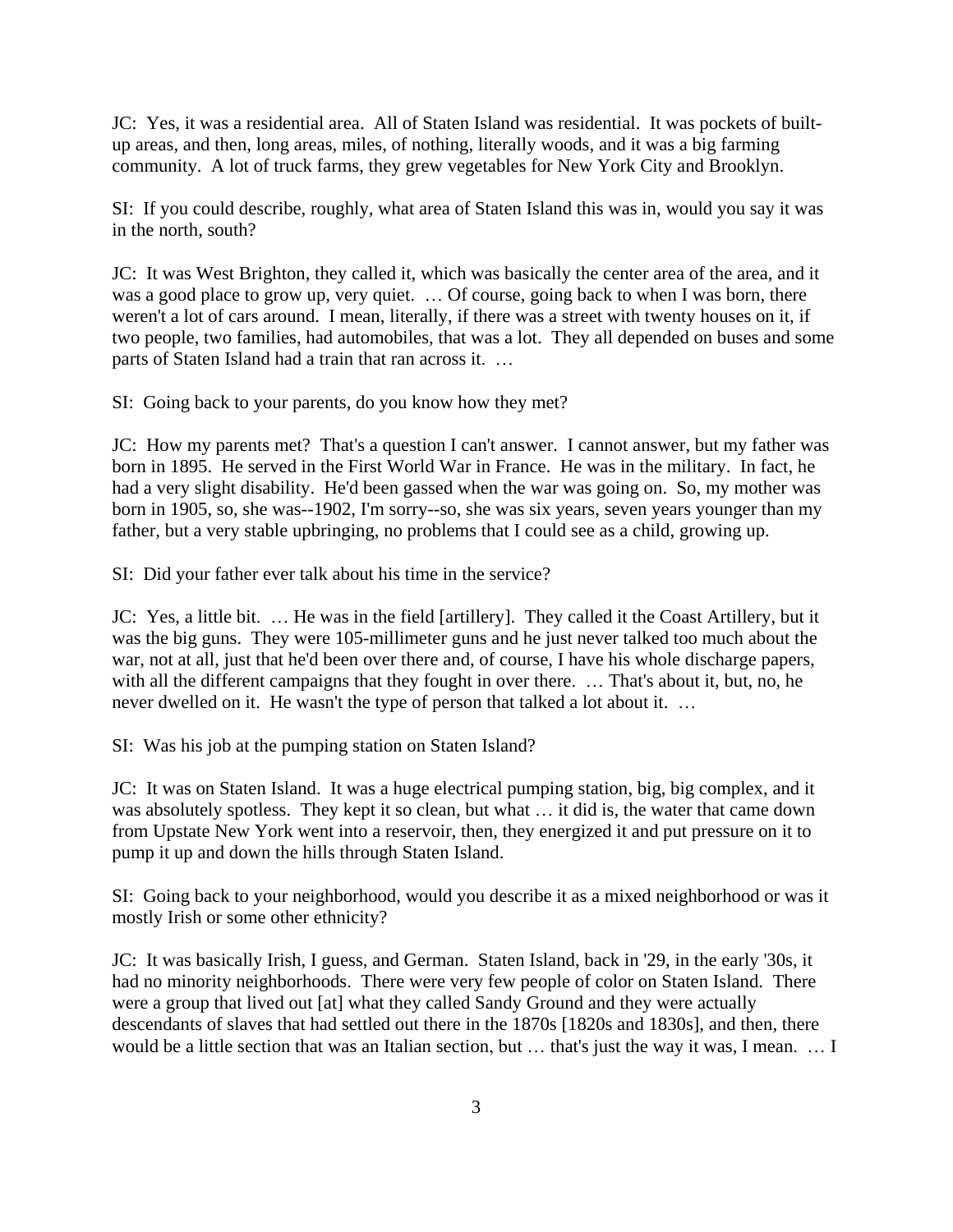credit that to the isolation of Staten Island, the difficulty of getting … to it and there were not a lot of manufacturing jobs. So, it was a middle-class, low-density area.

SI: You were born just after the Crash.

JC: I was born the day of the Crash.

SI: Okay.

JC: October 31, 1929, was the day of the Stock Market Crash--just I always remember that, reading that. [Editor's Note: The Stock Market Crash of 1929 refers to a period of extreme market volatility at the end of that October, peaking on "Black Tuesday," October 29th.]

SI: Do you have any recollections about how the Depression may have affected your family? You would have been pretty young, but did you hear any stories within your family? Was your father's employment affected?

JC: No, no. He was always gainfully employed, I mean, … well, basically, probably, because he was employed by the City of New York. I mean, he was a city employee … and they had to keep drinking the water, so, he was all right. No, we did not suffer through the Depression at all, I mean. My family seemed to be immune from it, and all my relatives, the uncles, the aunts and everybody else, nobody really had a bad time.

SI: Growing up in that area, there were a lot of other family members around you.

JC: I had uncles, aunts, cousins, a lot of cousins. It was quite an expansive family. There were a lot of them and they were, … one was a carpenter, the other fellow was an engineer for the railroad, the B&O [Baltimore & Ohio] Railroad, and they were all gainfully employed. … On my mother's side, I had a couple of uncles that actually worked in Panama, in the marine field down in Panama. … I only saw them very rarely.

SI: When you were growing up, before you became a teenager, what sort of things did you do for fun?

JC: Oh, typically, there was a little park there and the big thing we did was, we'd play baseball in the summertime. A bunch of us would just get together and play baseball. There were some ponds and lakes nearby, loved to go fishing in there, and that's about it, typical teenager. There wasn't a lot to do. I mean, nobody entertained you and, if you could scrape together eleven cents, you could go to the movies on a Saturday. That was about it. I don't think there was the impetus that families put on what their children are doing today, compared to then. Back then, I equate it to, "Open the door and out you went," and that was it, "Come back for lunch and be home before the supper time." [laughter] Nobody worried where you were or what you were doing or tried to entertain you. You entertained yourself, somehow.

SI: You went to parochial school.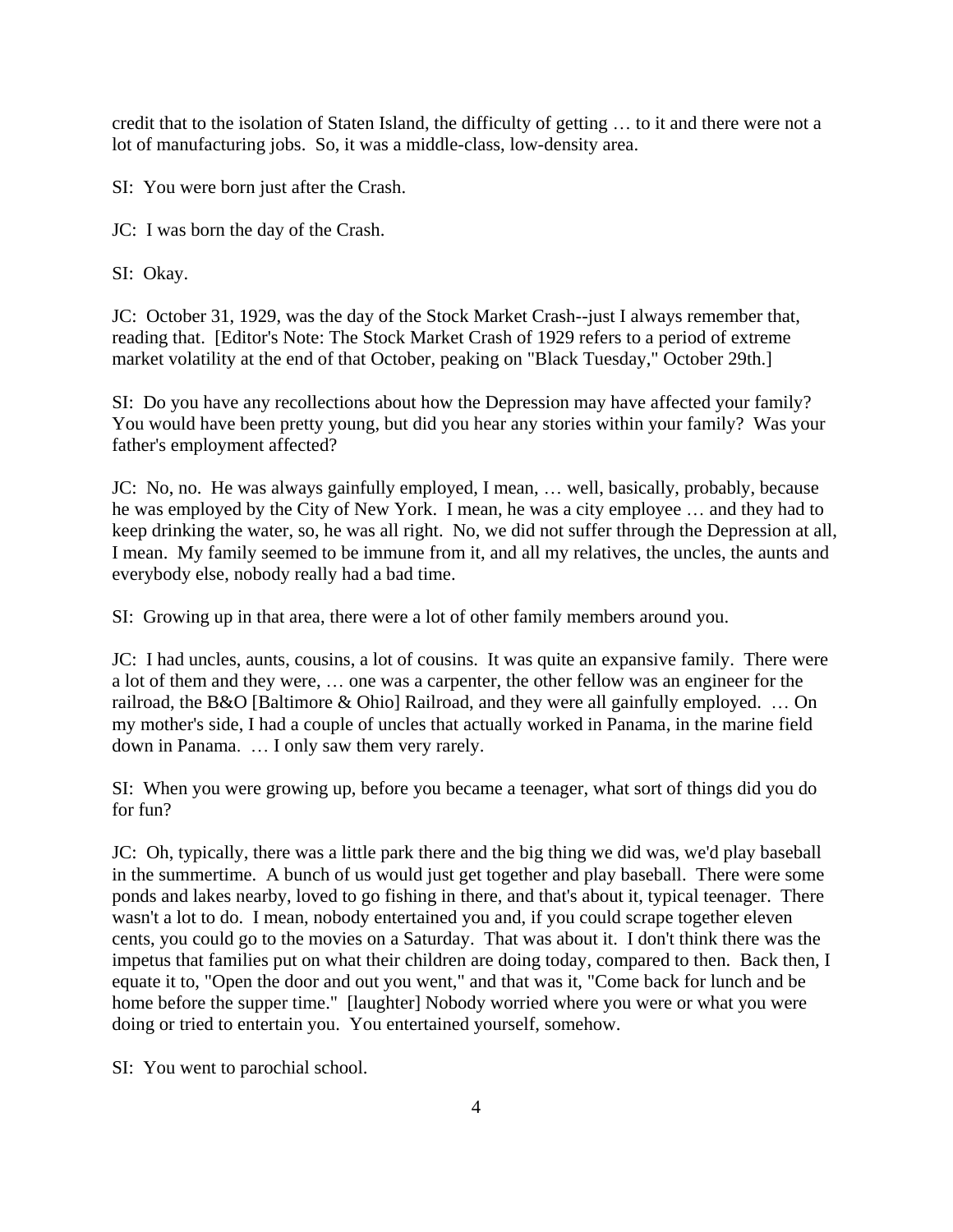JC: Yes.

SI: Tell me a little bit about your grammar school and what that was like for you.

JC: Oh, it was a good school. I mean, they taught you well. It was the Sisters of Charity. … There was no nonsense. You went to school and you learned and there was no cutting up in the school. I mean, you just … went every day and you were dressed every day, with your white shirt and your little knickers, or whatever you were wearing. I mean, you had to dress properly. You figure that was in the early '30s, I mean, it was just, "That's it." They were very strict. ... After that, I went to Curtis High School, which was the big public high school on Staten Island.

SI: Was the Catholic Church a big part of your life growing up?

JC: I would say not a big part of my life. … Typical, [if] you went to a Catholic grammar school, you became an altar boy. [laughter] Everybody, every boy, in a certain grade, they took turns being altar boys and I did that for a couple of years, but … I wouldn't say [so], no, I don't think it was a super, super part of my life. My parents were not overly religious. They went to church, but, that was it.

SI: Did your mother ever work outside of the home?

JC: No, never worked, never worked. She had, prior to marrying my father, … been a telephone operator, because … a lot of women, that's [what they did]. They had the manual telephones back then.

SI: Was your family involved in any community activities?

JC: No.

SI: No Irish-American clubs?

JC: No, nothing like that, whatsoever.

SI: In your household, were any traditions kept up from the "old country," either Ireland or England?

JC: No, none whatsoever, no, none. I wish I could fill you in with some tales, but there are none. [laughter]

SI: When did you enter Curtis High School?

JC: … It would've been 1943, 1943, yes, 1943, and, of course, the war was going on … and I was always a big kid. I was always six-foot tall, I guess, from the time I was fourteen. So, I was always employed. I mean, that was the one thing in my personality--I mean, I had many jobs. I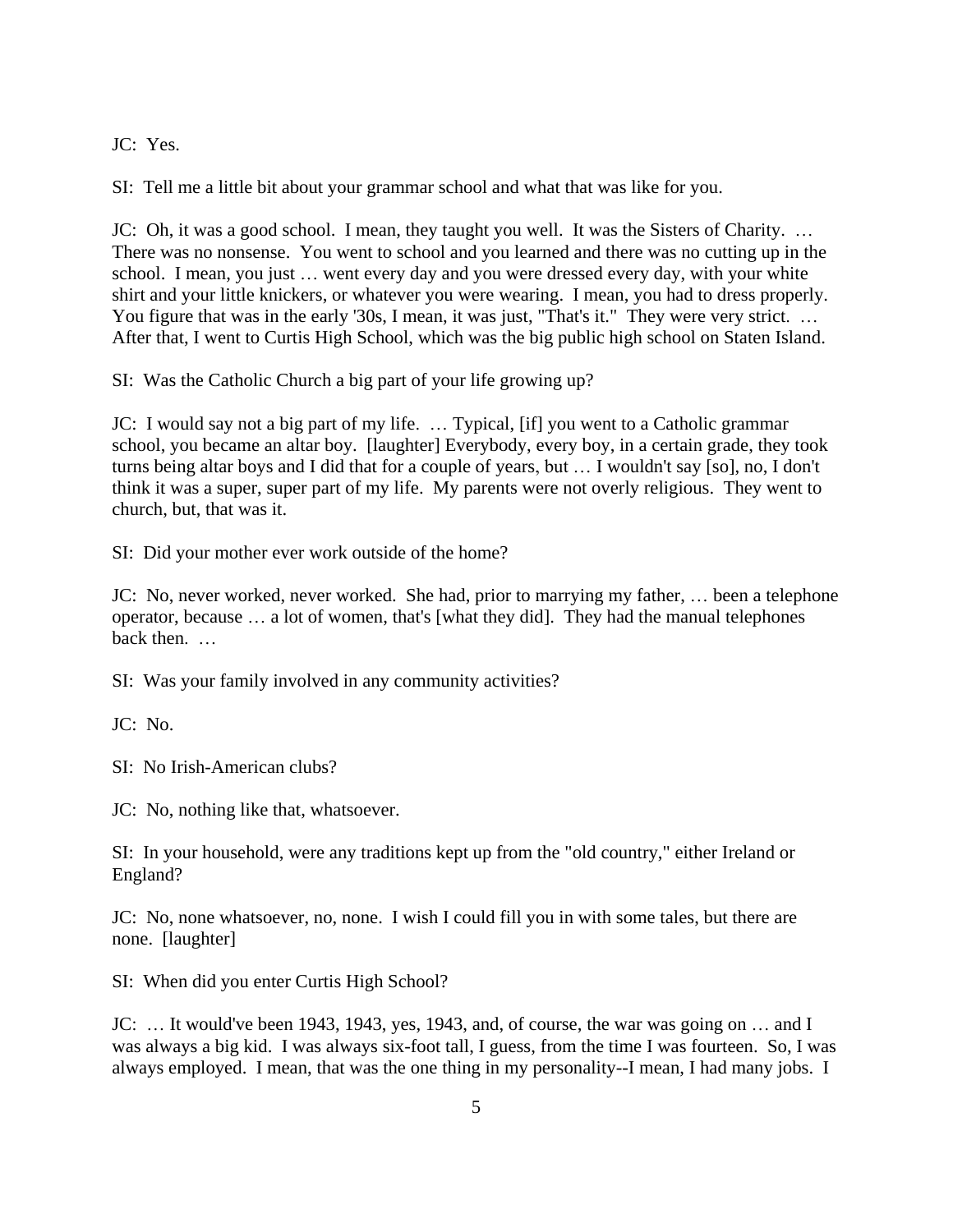worked in the A&P, I worked for the local newspaper, I worked in a clothing store. When I was fifteen, I went out in the harbor and worked a summer on a big dredge out there, doing a man's work, because there was nobody. Everybody was in the service. So, if you physically could handle the work, you could work. So, as a young teenager, I held numerous jobs.

SI: What was the first job that you had?

JC: Paperboy, and then, I graduated into the mailroom of the *Staten Island Advance*, rolling newspapers up to be mailed, and that was my first job. …

SI: When you say you were a paperboy, was it home delivery?

JC: Yes, home delivery, on a bicycle, throwing them on people's front porches, just like you'd see in a movie. [laughter]

SI: Going back to the beginning of the war, do you remember where you were when you heard about Pearl Harbor?

JC: Yes. … My father had a car and it was a Sunday and I went to the movies and the name of the theater was the Empire Theater. It was, really, where you got a bag of popcorn, a free comic book and you got into the movies for a dime, and I had gone over--I guess they had driven myself and some other boy over there--and I remember coming out and my father picked us up at the movies. … He had the radio on and I started to talk and I can remember them telling me to be quiet and that was the day. December 7th, that was the Sunday Pearl Harbor happened, and I remember exactly where I was, yes.

SI: Do you remember any reaction you had at the time, if it sunk in at all?

JC: No, none whatsoever, no, none whatsoever. … The only thing of memory is, of the war, because I was, what was I, fourteen fifteen, sixteen years old? besides the available jobs being so easy to get, for people that wanted to work, was there were a few people, the sons of people that … went away to the war and came back very damaged. I do remember that.

SI: Do you remember them coming back after the war or during the war?

JC: That would be, like, in 1945, towards the end of the war. One fellow lost a leg, another fellow, the leg and an arm, and things like that. …

SI: There were Civil Defense drills and blackouts, particularly in coastal areas. Do you remember any of that?

JC: Well, no, no, I don't remember. I mean, no, I don't remember that, as far as blackouts. I mean, I can remember, during the war, the ration books, where … the families were allowed so much sugar and so much butter and things like that, and that's about my only recollection. It had no direct effect upon me, growing up.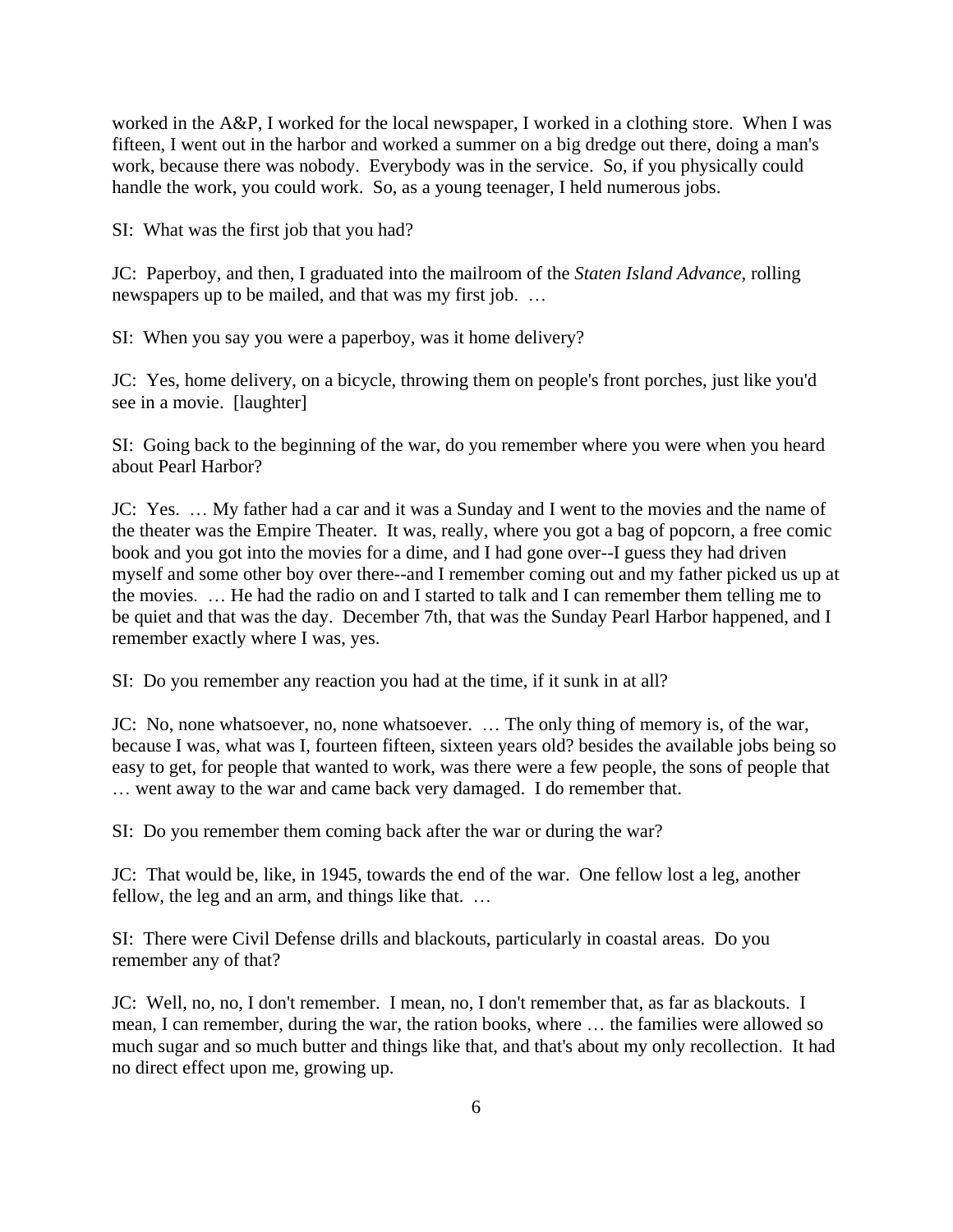SI: Tell me a little bit more about some of these jobs that you had during the war.

JC: Oh, well, okay, the first one, I guess, was even prior to the war, the paper route. Then, the next thing was, there was a department store, Kennedy's Department Store, and, … next thing I knew, I had a job working there after school, helping out, and then, where? then, the A&P. The man who ran the A&P, Mr. Horan, and he lived on the same street, … every day, he walked past the house to get a bus to go to … the local A&P and he asked me if I wanted to work there and I did and, an aside to that, that was an Irish family of eight children, the Horans. They lived a couple of doors down and I always remember, the one son, the oldest boy, was Jack Horan, who graduated, I always remember, he graduated from Fordham Law School at the age of nineteen with a law degree. … Years later, I didn't meet him again, but he became the CEO of Merck, out here in New Jersey. He was … the President of Merck. So, that was one person that grew up in the area, that I knew the family, that, later on, I did read that he was the CEO of Merck out here, years ago.

SI: Tell me a little bit about Curtis High School. What were your favorite subjects? What interested you the most?

JC: Well, my favorite subject was probably history, and I played athletics. I played football for them. So, I enjoyed that and I think, typical of most young men at that time, you just wanted to graduate and get the hell out and get on with your life. That's what was the purpose. It was a big school. It was the biggest one on Staten Island, had about two thousand students in it, and it's still there and that was about it. It was a nice school. I never had a problem. It was just, "Put your time in and get passing marks and graduate," that was it. [laughter]

SI: What did you see for yourself in the future at that point in your life?

JC: Well, this is where it starts to get a little complex. My mother's sister, my Aunt (Catherine?), had married a man named (Cornelius Gallagher?), who was a Sandy Hook pilot. The Sandy Hook Pilots were a group of independent contractors licensed by the State of New Jersey and the State of New York to handle all the ocean-going shipping that came in and out of the Port of New York. They worked for no one. They were independent contractors, joined together just for the sharing of their expenses and the operation of their equipment. Every pilot was allowed to sponsor one apprentice--when you were fourteen years old. [laughter] So, I was sponsored to be a pilot when I was fourteen years old. You wait until your name came up to the point where they needed you, and then, you had to pass the physical end of it and have the proper education, which, back then, was a high school diploma, and you entered. So, I always knew where I was going.

SI: Growing up, had you been interested in the sea or maritime activities?

JC: No, I really didn't have an interest in it, but, as I told you, with the war going on, … one summer's day, … late May or early June, on a Saturday, a car pulled up in front of the house and there were two old men sitting in the car and my father called me out of the house and brought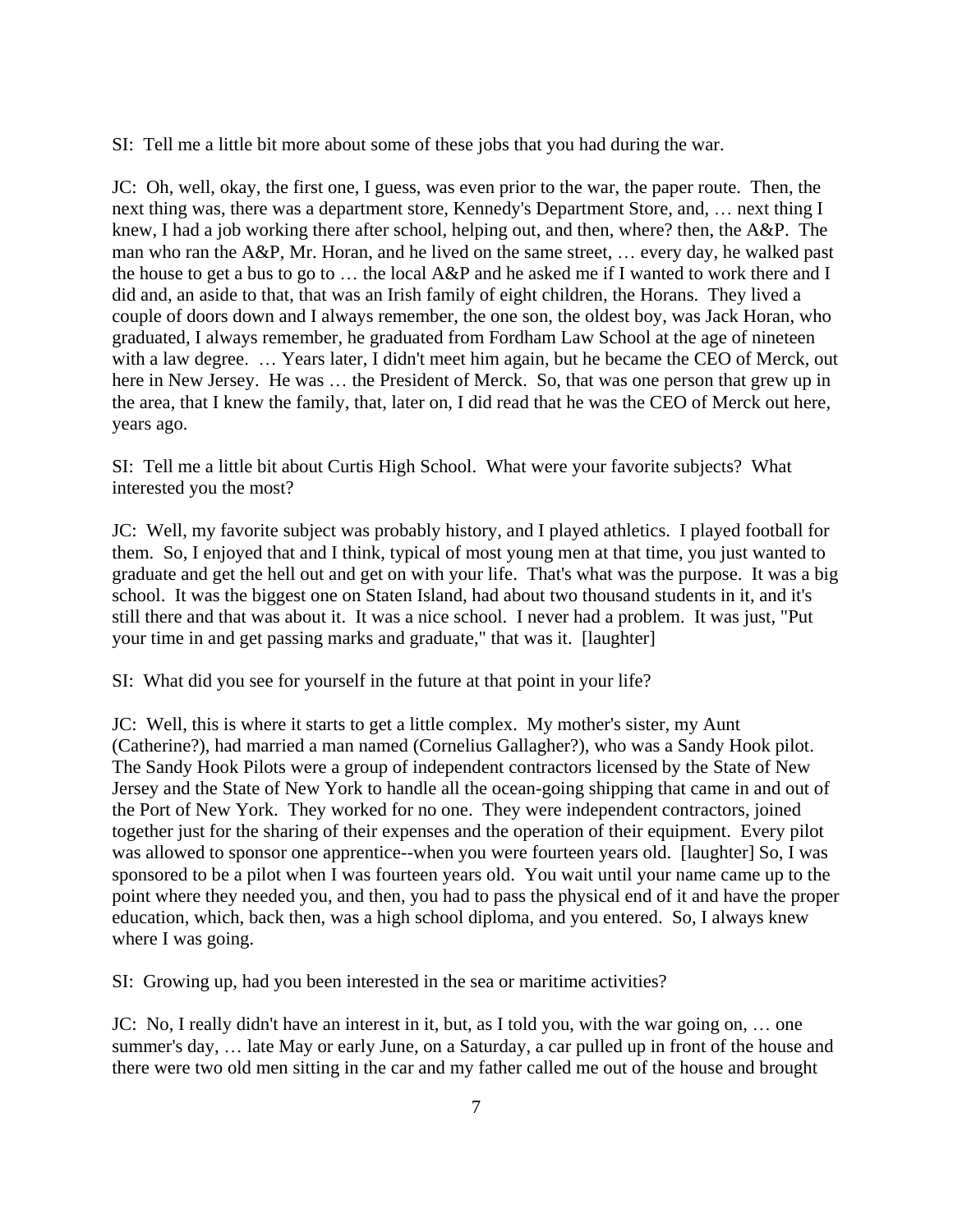me down. … I stood there and he introduced me to them and the one fellow said to the other, "He's big enough," and then, I was told to go back in the house. When my father came in, he said, "You've just been hired by Great Lakes Dredge and Dock Company. You're going to be working on their tugs and their dredges in New York Harbor," and that was my initiation into the water. ... I really had no interest prior to that. I mean, I was a typical fifteen-year-old, and so, I did work, for three-and-a-half months, … in the harbor on those dredges and tugboats.

SI: What do you do on a dredge?

JC: A man's work. [laughter] You were a deckhand and what they were doing, they were digging out the channels and you had to handle the lines on the barges and get on the tug, just typical Marine work. That was my initiation into it.

SI: You must have enjoyed it. Did you enjoy that?

JC: No, I enjoyed the money is what I enjoyed. [laughter] It was interesting work and, of course, when you're fifteen, or just going on sixteen, and, suddenly, you're thrown in working with forty and fifty-year-olds and thirty years, you quickly grow up and it becomes a very maturing process.

SI: Do you remember where you were when the war ended?

JC: No, that, I don't. That, I absolutely don't.

SI: Did you graduate high school in 1946?

JC: '46, yes.

SI: How long was it before you became a pilot's apprentice?

JC: I went out there … in September, … one month before I was nineteen. So, I was eighteen and eleven months when I went out there, in September.

SI: What did you do in-between?

JC: I worked in the United States Gypsum. I got a job for a year, basically, after I got out of high school. I worked in a laboratory in the United States Gypsum Company, and it was shift work. You worked one week days, one week nights, one week late, late nights, … but I was eighteen at that time.

SI: Were you still living at home?

JC: Oh, yes, always--lived at home until the day I got married. You couldn't beat the rent. [laughter]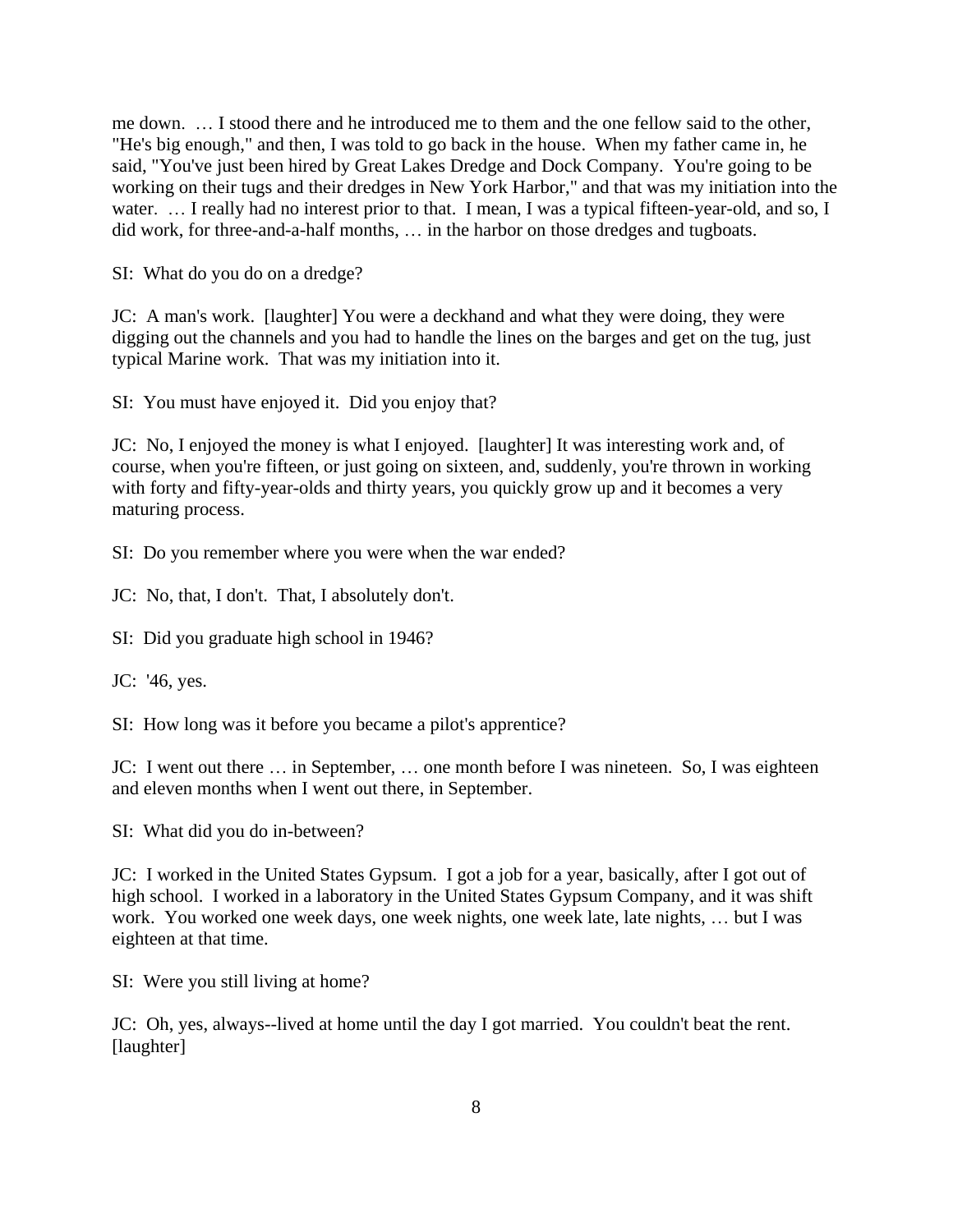SI: Tell me a little bit about becoming apprentice.

JC: Okay, the way it is set up there, in the Pilots Association is, the New York pilots and the New Jersey pilots and they're joined together and what happened, … can I just go off a little?

SI: Please do.

JC: Yes. What happened, in the Winter of 1888, up until that time, pilots, three or four pilots, would own a schooner and they'd go out and they went as far as the Virginia Capes and up off the tip of Rhode Island, anyplace to get the ship first, because the first pilot that spoke to the ship, he got the job and he got the revenue that was produced. Well, in the Winter of '88, they went out there and they lost, like, nine boats and about twenty-two pilots never came back, and then, they said, "Well, this is crazy. We're cutting each other's throats." So, they joined together and formed the two associations, all the independent pilots, and they built the first big steam pilot boat, the pilot boat *New York*, which I was on, which was 158 feet long, coal-fired, and that became the first steam-powered pilot boat in the world, in fact, and that's how the Association came together. What they did is, they called you when your turn came and they needed an apprentice. They called you in and you started at the very bottom. … You did every dirty job they had. The pay was great--six hundred dollars a year. They paid you fifty dollars a month and, whether you worked twenty hours a day or ten hours a day, whatever it was, you still only got fifty dollars a month for it. So, I got called into the Pilots Association. That was it.

SI: What do you remember about your first few days or weeks there?

JC: Being seasick. I lost twenty pounds, because I had never been out on anything rolling around like those things rolled around, and I was just continually sick for, literally, two to three weeks. It was a horrible initiation. [laughter]

SI: How did the apprenticeship work? Did you just go around with the person who sponsored you?

JC: No, not at all. Back then, they had three big pilot boats. The pilot boat *New York* was 152 feet long, coal-fired, built in 1895, still operating up until 1952. The other was a Gloucester schooner with only one mast was left in her and she was diesel-powered. She was 137 feet long, *The Wanderer*, and the other was the pilot boat *New Jersey*. That was 145 feet long, was Charles Kettering's yacht, the President of General Motors, had built it for his own personal use and it was named after his wife, *The Olive K*. It was purchased by the Pilots and turned into the pilot boat *New Jersey*. Each one of those boats was manned by apprentices--not the engineers, not the cooks or the stewards, but the deck crew and the officers on watch were all apprentices. So, when you came in, you started out at the lowest level on the pilot boat, on deck. After you were there four years, you were given a month off and you had to study continually and sit … with the Coast Guard to get the licenses that were required to run pilotage for the area. After that, after you got that licensing, you came back, and then, they had the boarding launches, which were big, diesel-powered, fifty-foot launches that put the pilots on the ships from the mother ship. You ran those things, and then, gradually, you went up into the wheelhouse, you became the third mate,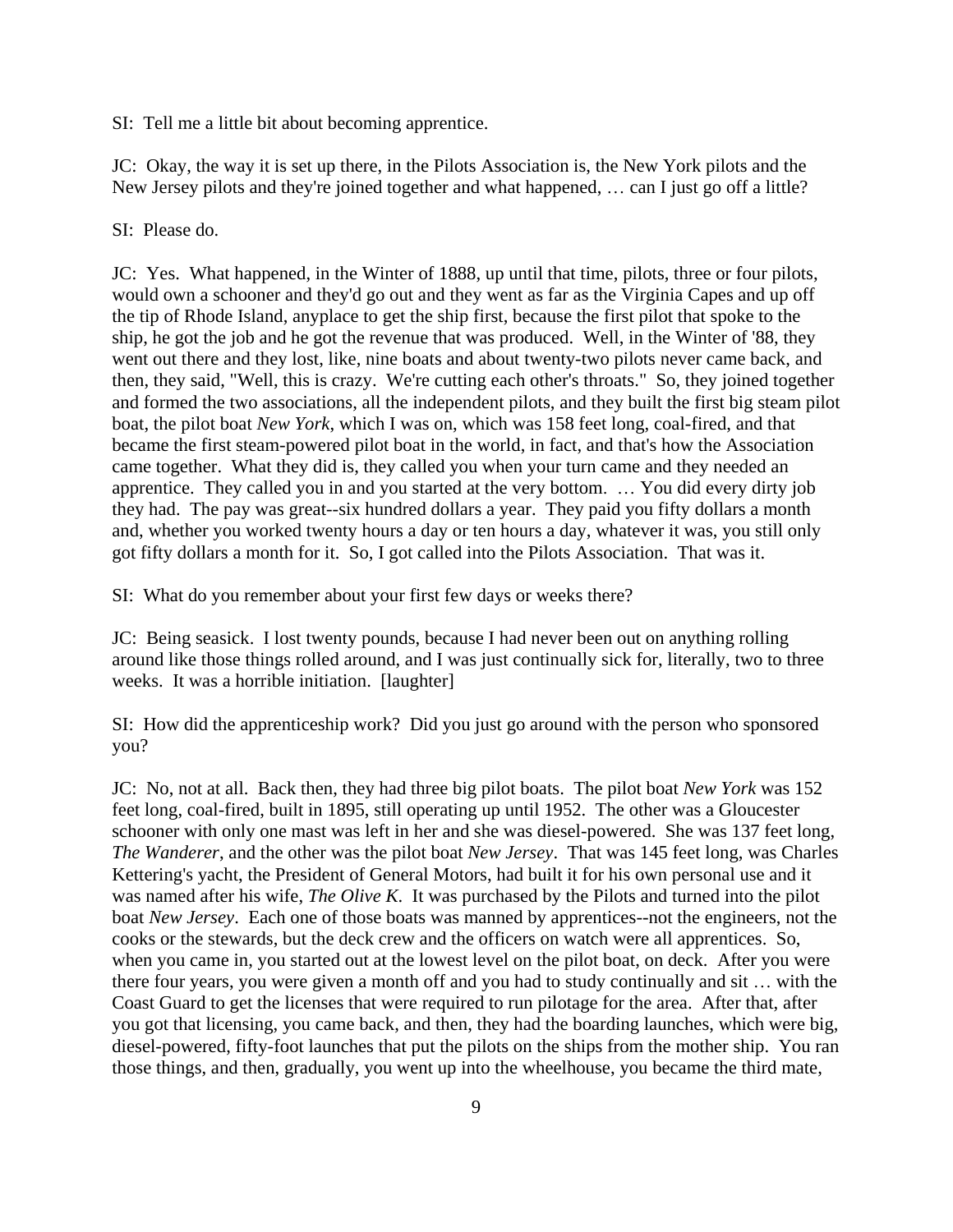the second mate, ultimately, the captain of the pilot boat, and then, after that, you were done. That was your apprenticeship. My apprenticeship was eight years and, at the end of the eight years, you then ride ships with the pilot. Every day, you ride with a pilot and they let you do some of the work. So, you've got a total of eight years' training before you become a pilot, and then, you become what they call a limited branch. You're limited to smaller ships, and you gradually work up, that before you'd become a pilot on a bigger ship, you'd been there fourteen years. That was your total training program.

SI: Let me pause.

[TAPE PAUSED]

SI: In that first phase, you said you were part of the crew …

JC: … Of the main pilot boat.

SI: What was that like? What was daily life like?

JC: Well, okay, let's take daily life, let's take the pilot boat *New York*. That's an interesting, old boat. That was the first one. It was coal-fired, was big, quite a boat. That boat would be starting out in the morning. Suddenly, they needed twenty more pilots out at sea. The office'd call the twenty pilots, they'd come down, they'd get on the big pilot boat, on the *New York.* We'd go all the way out to the pilot station, take about two hours, and we'd transfer the twenty pilots over to the other pilot boat that was out there all the time. There was always one out there, 365 days, twenty-four hours a day. That was the station boat. So, we were the inside boat. Then, you'd come back, tie up to the pier and, that night, maybe too many ship sailed … and there were too many pilots out there. So, then, you'd have to go out and pick up ten or fifteen extra and bring them back to shore. Every week, we had to go up to Burns Brothers coal dock, which was in the Morris Canal in New Jersey, right at the entrance of Jersey City, and we took sixty tons of coal every week. That's what it took to run that thing and we were the apprentices on deck and, as they shot the coal into the bunkers, through the manholes, it built in up to a pyramid. So, the pilots, in all their benevolence, gave us an extra five dollars a week--to split between four of us, which was a dollar and a quarter each--and, when the coal built up to the top, the old chief engineer'd point down and you'd go in … with a coal shovel and lay on your stomach and pull the coal to the sides of the bunkers, to level it out. … That went on every week, sixty tons of coal, and then, you'd leave. … That's Jersey City, where Burns Brothers was, and then, you'd go back in and that was it. Basically, the boat was back and forth, back and forth. … In the summertime, if the big boat that was at sea, the *New Jersey*, had to go to the shipyard for repairs, then, the *New York* would go out and stay out there. So, it was a three-boat operation, three boats manned by apprentices, about thirty-four, thirty-two apprentices total on it.

SI: How well did you get along with the other apprentices?

JC: Some of them, you got along with fine, some, you couldn't stand. [laughter] I mean, it was personalities, … but, on the whole, you had to get along. I mean, … we slept in what they called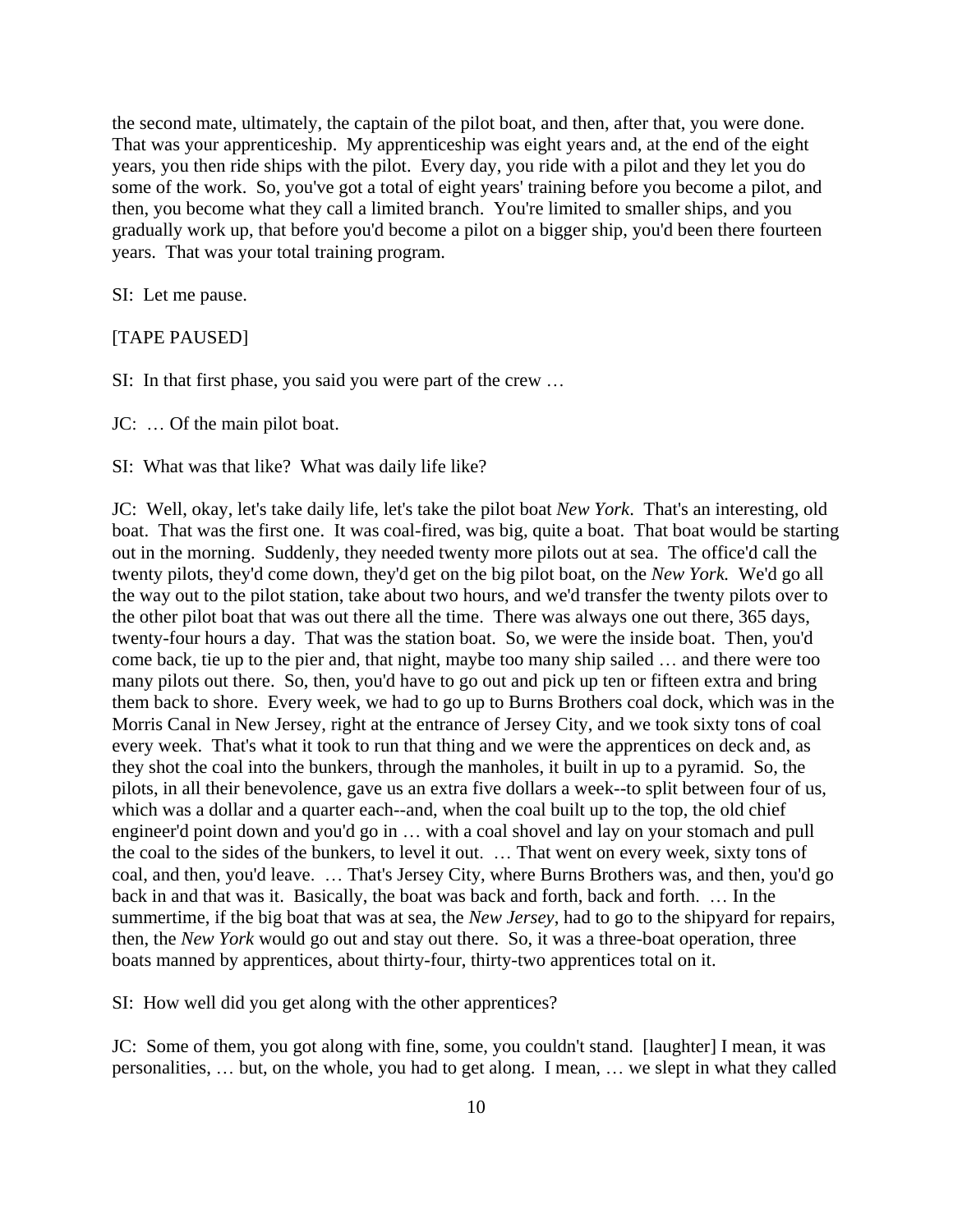the forecastle, was chain-link bunks, four high, three high, and six guys in there, with their wet clothes and everything, trying to dry them over [a stove?]. It was a very rough, hard life at the time.

SI: How often would you get a day off or a day ashore?

JC: You worked six days on and you got three days off. On the six days on, you worked twelve hours a day. The watches were split six on, six off, six on, six off. That's the full day. So, what are we talking? was seventy-two hours you worked, in a week. That was your typical work week, but, when you were off, you weren't going anyplace. You were stuck. You were there. [laughter] You were stuck on the boat.

SI: What would you be able to do?

JC: Sit around and read the newspaper or play rummy--that's about all you could do. [laughter]

SI: It seems like, as in most professions, the apprentices, or the people on the lowest rung, were getting the worst jobs. What were some of the other jobs you were given?

JC: Oh, typically, typically. It was whatever dirty job there was. … It was definitely a laddertype job. I mean, when you were on the bottom rung, you did every crummy job there was and, as you worked your way up, it got a little bit easier and there were many things. I mean, back then, they didn't have the radio communications. You had to learn Morse code and, today, I could still pick an Aldis lamp up, which is a signal lamp, and send messages and, I mean, that's the way you communicated. There just was nothing else.

SI: Back in the late 1940s, early 1950s, you obviously did not have the same type of technology that we have today, such as GPS.

JC: No.

SI: Were there a lot more accidents back then?

JC: I think there probably was. I mean, the thing is, the ships moved, I mean. … None of them had radar, there was no GPS, and, in fact, I mean, ... even when I first started out as a pilot, I mean, I got on ships, … forget radar, they didn't even have gyrocompasses. They had old magnetic compasses and you had to figure the deviation and the variation out, and then, adjust them and you had to go very slow with them and, no, it was a much more rudimentary type of navigation. You really had to know what you were doing.

SI: Were the pilots only servicing commercial vessels or did they also service private vessels?

JC: No, all the Navy ships, too.

SI: Okay, military ships as well.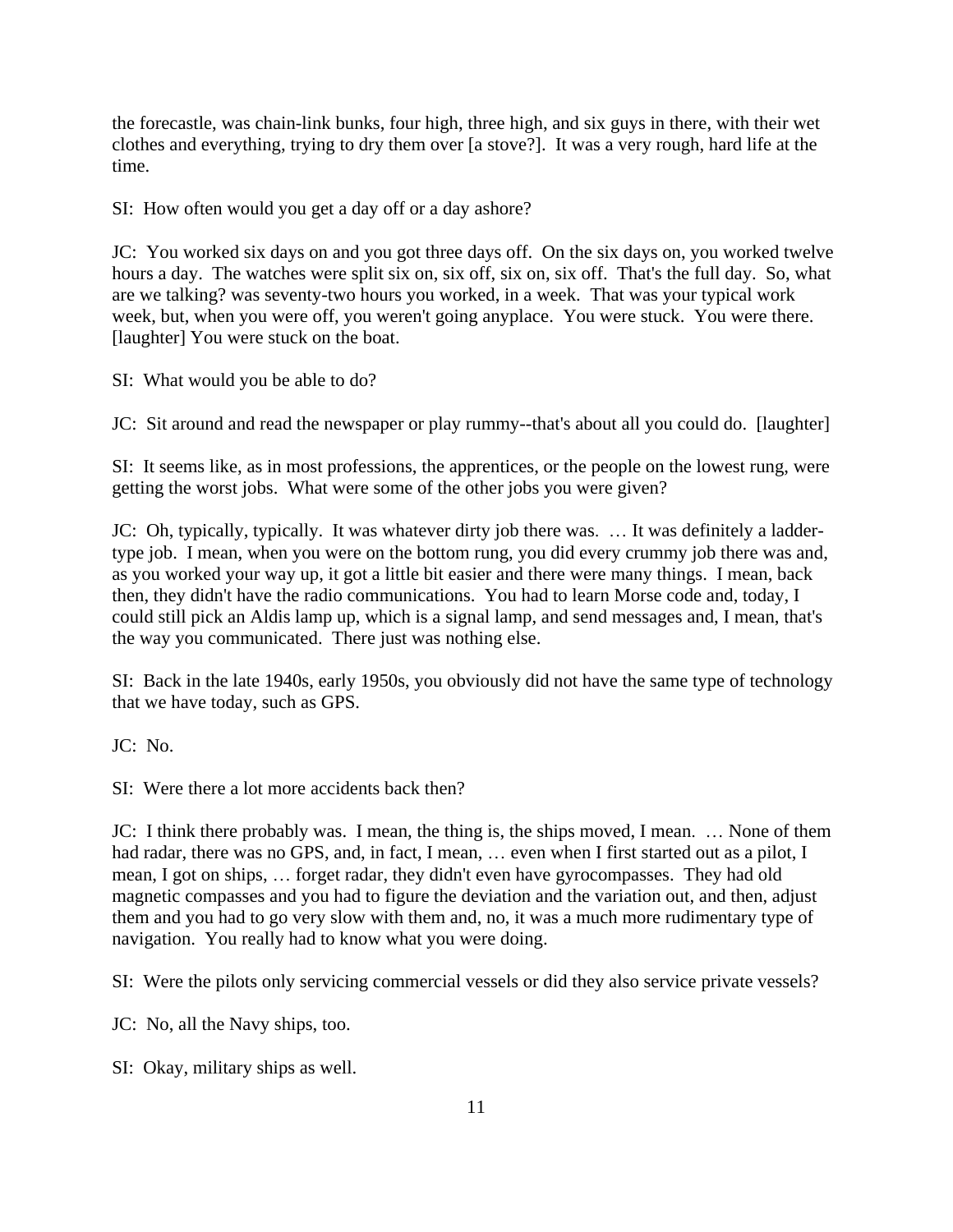JC: I mean, … the law is, every ship, every American ship, has to take a pilot, every oceangoing [ship], except if it's in the coastwise trade--it's running between two American ports--and the captain has the pilotage, the federal pilotage, for the waters. Then, he doesn't have to take a state pilot, but, in reality, there were very few ships that met those parameters. So, basically, they all took pilots. A Navy ship, it's the prerogative of the captain, if he wants to take a pilot, and, in my experience, it was the bigger the ship, the more likely they were going to take a pilot.

SI: After that four-year period, please remind me, what was the next phase?

JC: Well, after you had [four years in], you had to have three years' marine experience to sit to the Coast Guard and you went up to Lafayette Street in New York City and it was a lengthy test. I mean, it was three weeks, five days a week for three weeks, just eight hours a day writing. God, you were like a robot with what you had to learn and, after you got that three years in, the fourth year, you could go sit for that license, and then, the state would register you as an apprentice, and then, you were going to be made a pilot after that--you were registered. So, it was a total of eight years, was the total apprenticeship. It's not easy to explain.

SI: After the initial period, where you were getting all the worst jobs and you completed your test, what was the next phase?

JC: The next step was, you went into the wheelhouse of the pilot boat, and then, you were up there and, I mean, you didn't get your hands dirty anymore and you didn't have to stand out in the weather. You were inside an enclosed wheelhouse and you navigated the boat. You tied it up to the pier, you let it go, you brought it out through the channels, in all weather. I mean, it's a 365 day year. So, that was part of your training, too, running that big pilot boat back and forth all the time, in and around New York Harbor.

SI: How quickly do you learn the waters in the harbor? Doing this many times a day, how quickly do you pick it up?

JC: Oh, that's sort of a loaded question. I mean, the thing is, if you don't pick it up, you're not going to be there. I mean, it's one of those things. [laughter] … You have to learn it and how quick you pick it up, it's like everything else, experience. The more you do it, the better you get at it and, I mean, you're talking about the early training. You're not talking about later, when you're in your fifties and forties. … I mean, there's just so many nuances to the profession that you just can't imagine what you learn and it's all through experience. You'll do something and it didn't work out exactly the way you wanted and you'll say, "Boy, I'll never do that again." That's the way you learn. …

SI: Your apprenticeship was from 1948 to 1956.

JC: Yes.

SI: Do you have any vivid memories or stories from that period?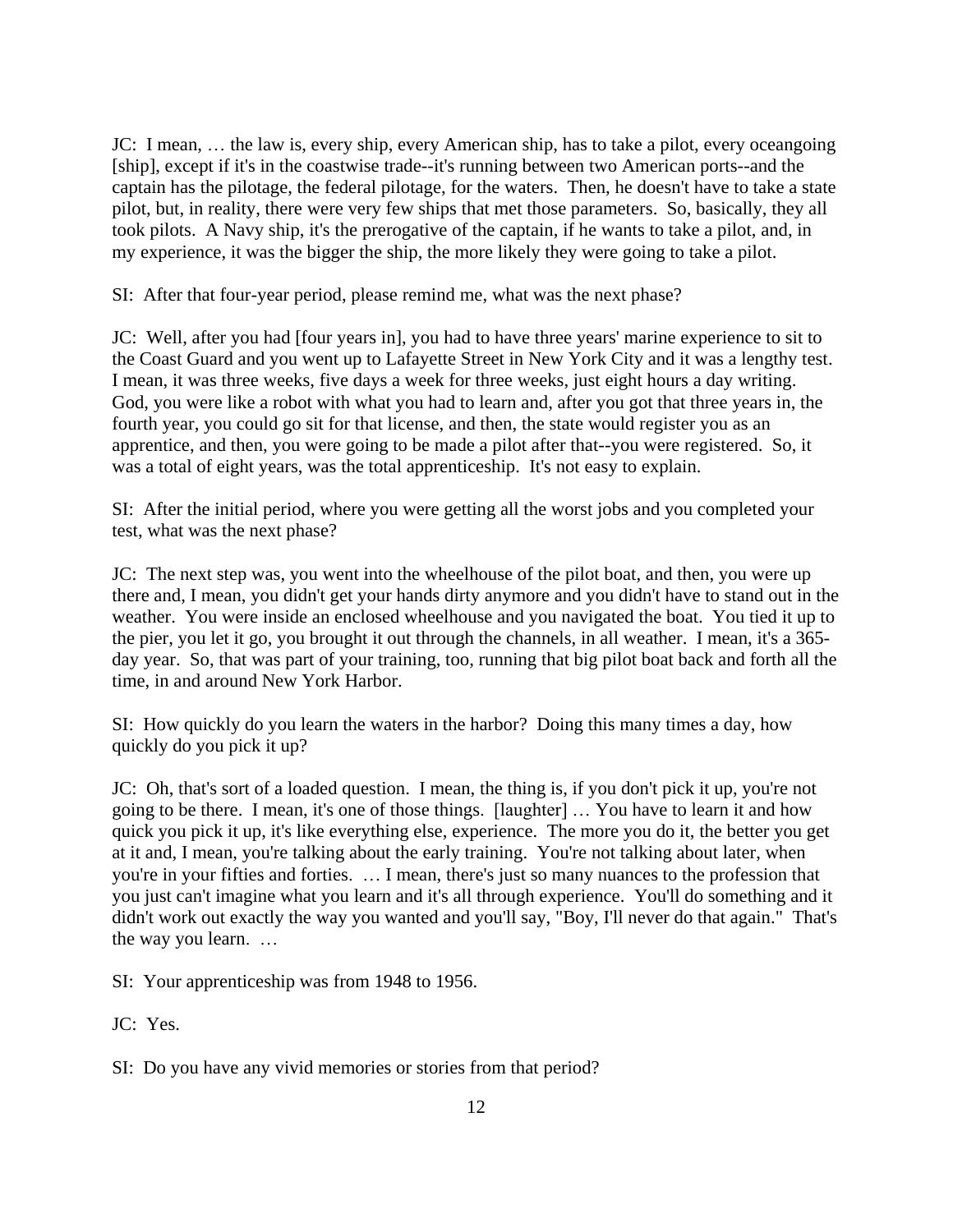JC: Not really, I mean, not really. I enjoyed it, I mean, and I think a lot of it was my personality. I was the type of person that liked to grab the bull by the horns. … Of course, I always had a mechanical bent and I had an inquisitive mind. So, I learned a lot. I mean, we were in shipyards, I learned things from shipyards. We were around docks, I learned things about docks. In later years, that stood me in great stead, because, as you'll see, if we continue to talk, in later years, I did an awful lot. I built a lot of pilot boats, I built their offices, the piers, I went to Europe--I did a lot of things and that was because, I think, of my nature. I was always interested and I think, another thing was, as I got older, I realized I was a good listener.

SI: What were the backgrounds of some of the other men that were in the apprenticeship with you? Were they from the same area?

JC: … I would say the majority of them were first cousins and sons of pilots.

SI: Okay.

JC: I mean, the names went back from--they were the same names. [laughter] I mean, my name wasn't, … but their names went back from the 1800s and right through to my times and what it was is, they had made the agreement among themselves that they would join together. So, who did they save it for? and, I mean, back then, there was no equal employment. … Today, I know the Association has four women pilots, which would've been absolutely unheard of in my time, and I don't say that in the wrong way, but, the equipment we had was so rough. I mean, I don't see how you could have men and women back then. Like, the old pilot boat, we only had one toilet. It was up on deck, up under the turtle, what they called the turtleback [an arched structure that shielded the deck during rough weather], and you had to go out on deck and push through the snow to get up to use the one toilet for twenty-two guys, I mean. … Basically, there were a lot of sons and a lot of nephews and some fellows just … got sponsored by other people that knew somebody. So, that was it, but that has all changed. … God, we're going back, what are we going back? I'm going back sixty-five years. [laughter]

SI: By 1956, you were a pilot. Tell me about what that was like.

JC: Well, I had served an eight-year apprenticeship and, the last six months, you rode strictly with pilots. Every day, you went on a ship with a pilot and, if it wasn't too difficult a job, the pilots would let you do the piloting and they would stand and watch you and offer comments and that's where you learned. Well, the first year you were made a pilot, our office was at 17 State Street and it was very, very interesting. … Suddenly, it was the culmination of all your ambitions, you finally were there, you were finally making a living wage. I was married a year before I was made a pilot, and so, suddenly, you could start to live again. I mean, we had worked for six hundred dollars a year. That was our total salary for eight years. [laughter] They paid you absolutely nothing and the old saying was, "Don't complain. We'll send a penny postcard and get another one just like you." So, that was the way it was.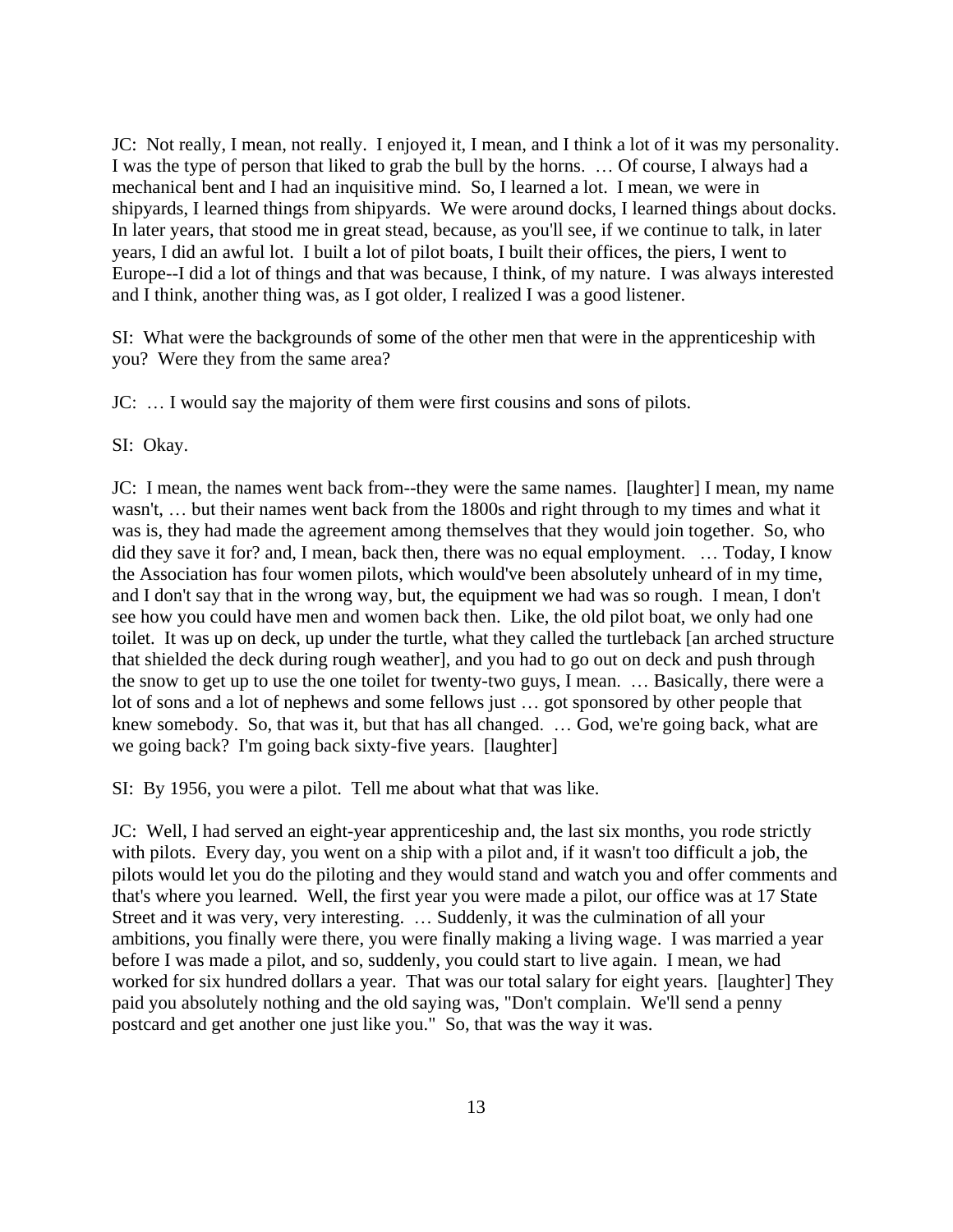SI: Did your job with the Pilots Association exempt you from the Korean War or did you have to worry about the draft?

JC: No, … some of the apprentices were drafted. The ones that had federal licenses were exempted. I had a federal license at that time.

SI: Okay.

JC: … And, plus, I was married and had a daughter at that time, my first daughter. So, that was that.

SI: How did you meet your first wife?

JC: I met my first wife in high school. Somebody, a friend of mine, asked me if I wanted to go take this girl out to a prom. She was looking for somebody to go to the prom. I didn't know her and … we went to the movies and that's how we met. She was fifteen and I was sixteen and that was it. … Then, we didn't get married until I had two years left as an apprentice. Then, we could see the end, but, prior to that, you just couldn't afford it. So, that's the way it went.

SI: Where did you live at first?

JC: In an apartment on a street called Wardwell Avenue on Staten Island and lived there and … my two oldest daughters were born there. … Then, when I was made a pilot, a year after I was made a pilot, I built a house in a place called Annadale, Staten Island, and lived in that house for ten years and had five children in there, in that house, [laughter] then, moved out here, and that was in 1967.

SI: Does anything stand out from your early years as a pilot, any vivid memories of bringing ships in?

JC: … I could go on forever, but I can remember, I was only a pilot, the second year I was a pilot, … I was in the office and they handed me the little slip of paper with the name of the ship I was going to take out. … Then, I looked and it was a yacht called the *Christina* and it was anchored up in the Hudson River, off 76th Street, and I went up to the *Christina* and it was Aristotle Onassis' yacht. … We were anchored, he wasn't onboard and the Captain said, "Well, we've got to wait." So, it was a nice summer's day, so, I took my jacket off and was in my short sleeved shirt and out came Mr. Onassis in his tender, from the yacht basin. … As I turned around, I looked and there was a woman walking by on the deck and I found out that was Maria Callas and there was an elderly gentleman in a wheelchair, being pushed by an attendant with a white coat, and that was Winston Churchill. So, on that, the yacht, the *Christina*, which was Aristotle Onassis' yacht, was Onassis, Maria Callas, the opera singer, and Winston Churchill, and he was in his dotage at that time. This was, like, '58. He was a very sick man and I always remember because the yacht was very, very sizable for a yacht. It was a former Canadian corvette [frigate], a warship, that he had bought and converted into his personal yacht and it had- -why it stuck in my mind--it had up-and-down reciprocating steam engines, which were never in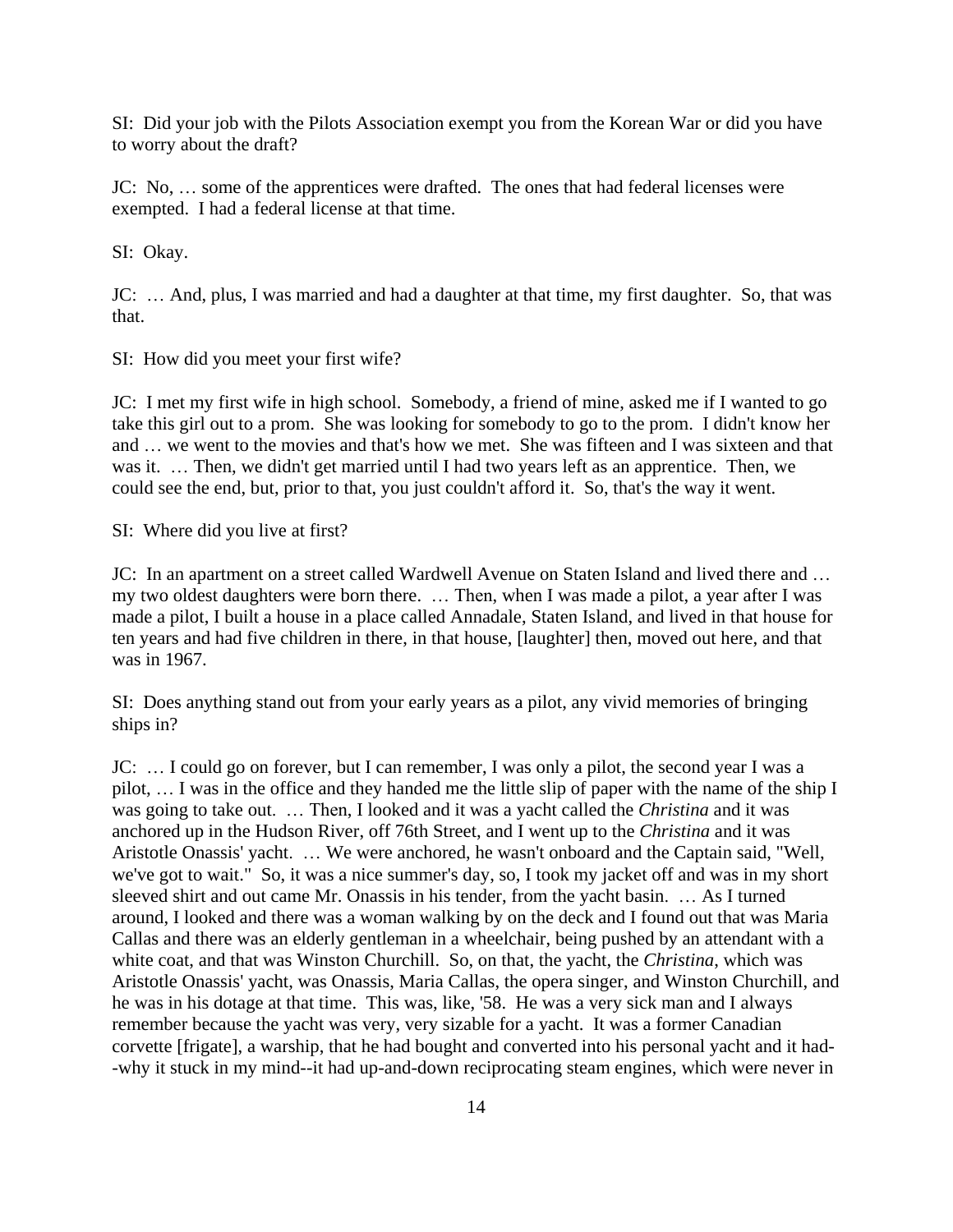yachts, you know what I mean? [laughter] They always had diesel. These were steam reciprocating engines. So, that was one of the occurrences that I remember very vividly, standing up on the wing of this bridge, looking down twenty feet and seeing these people, that I recognized their names.

SI: Before we started recording, we were talking about how there were many changes in the area and the ports. Do any of the changes stand out from that early period?

JC: Yes, yes. … The biggest standout thing to me is, and it just boggles my mind, I have occasion to go into New York and I just look at it and I can't believe it. You must realize, up until the early '60s, every country had a fleet of passenger ships that came to New York, Italian Line, French Line, German Line, Norwegian-American, Holland-American, United States, Cunard Line. So, you would look up that North River [the southern part of the Hudson River] and it would be just one large passenger ship after the other, all lined up, and what it was was, that's the way people got to Europe. There were no jets at that time. Nobody was flying there. The only good thing about it was, when the 707s came out, when the jets came out, it wasn't a slow death. It was almost instantaneous. They just disappeared, all the passenger ships. I mean, even Hoboken, today, which is a residential [waterfront area], that was the homeport for the Holland-American Line and you would see all the big Dutch passenger ships there and the other one, American Export Line, was over in Hoboken, too. So, the big change is that it's no longer the city it was. … New York was a maritime city and an interesting thing was, the Pilots, it was two-thirds New York pilots, one-third New Jersey pilots, and the reason was, all the traffic was in New York. It was not on the Jersey [side]. Port Newark didn't exist, Port Elizabeth didn't exist. You had Hoboken, you had Jersey City, you had a couple of piers and that was it. So, there was always--it was a ratio of New York licensed against New Jersey. Now, that's been done away with because of the change. So, that's the big change. I mean, all those piers are gone. They've all been replaced by apartment buildings and office buildings. The same way, the East River, that used to be all ships right up there. It's all gone, but I think a key indication of it is, in its heyday, there were twenty-five thousand longshoremen in the Port of New York, twenty-five thousand. There's seven hundred now, … because it's all containerized. You just need a guy to sit in the crane and run the thing, but that'll give you an indication of how the labor factors have changed and I think the numbers of ships went down. … We used to do twenty-four thousand a year; they're down now to about forty-five hundred, but the cargo is …

SI: Way up.

JC: … Way up, but numbers, sheer numbers, I'm talking.

SI: What kind of pinch was that like when the passenger ship trade died off? Did the commercial shipping increase in kind?

JC: No, the numbers dropped dramatically. … Probably the greatest advance in this country, one of the greatest, is containerization and a lot of people don't know that containerization was started by an American, Malcom McLean, his name was, and I witnessed this. I saw this happen. [laughter] He was a trucker and he had his [company]. He was based out of Texas and he came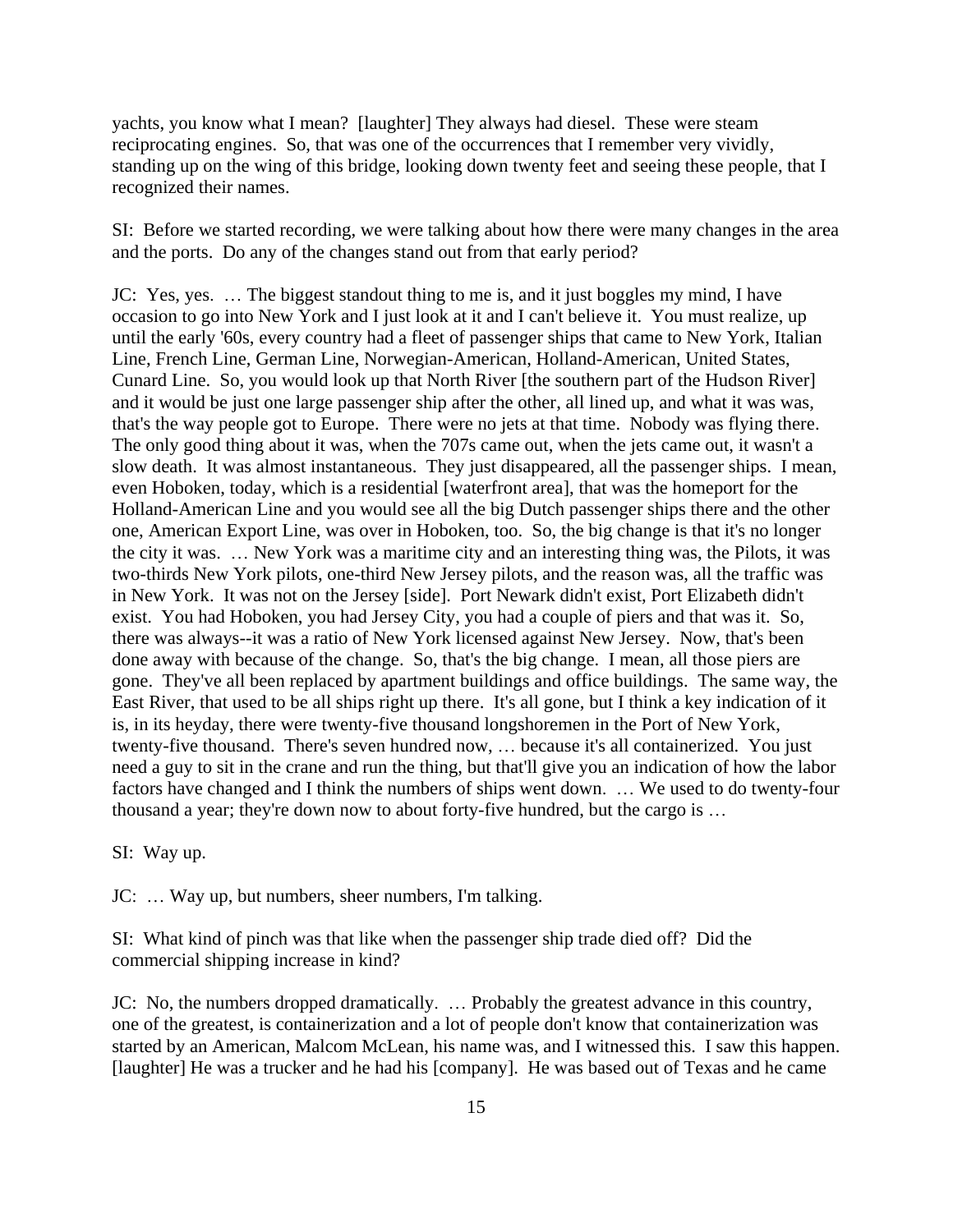up the East Coast and he got the idea, somehow, these tankers, they were chemical tankers, which were T-2 tankers, built during the war. They were nice, good, American tankers. He got the idea of putting twelve trailer trucks on the deck of these tankers and, when they came up from Texas City to Carteret, New Jersey, they'd stop at Perth Amboy, at this little dock, and the crane'd lift the twelve trailer trucks off. First one was the *Ideal X*. That was the name of the chemical tanker, American flag tanker. He put twelve trucks on that thing and ran it up to New York and that was the start of containerization, and he ultimately saw the future and he bought out Sea-Land--no, he bought out Waterman Steamship Company, which he turned into Sea-Land, which still exists. So, while you see this great containerization all over the world, it started with an American and it started in New York. …

SI: Tell me about your later years as a pilot, after you got your license, in the 1960s.

JC: Well, I was always, as far as piloting--oh, boy, where do I start? I think some of the comical anecdotes I can tell is that, one day, one of my …

## [TAPE PAUSED]

JC: Fire away.

SI: You were going to tell me some comical stories.

JC: Oh, yes. I'll tell you a funny story. It was in the fall of--what year, I forget--and … one of my daughters was going away to college, or going away to boarding school or something. … I call the office and they said, "Oh, you have the *Queen Elizabeth II* sailing tonight." I said, "Okay." So, I go up and I get on the *Queen Elizabeth* and we're backing out. We back out of the pier and I'm coming down the Hudson River and get in the Upper Bay [Upper New York Bay] and, all of a sudden, we had radios at that time, they called me from the pilot boat and they said, "There's a tanker in trouble out here. We have to go off station. There's going to be a delay." So, I said, "All right." Now, it's nighttime and I turned around and I said to the officer on watch, I said, "Put all the engines on slow ahead." I was killing time and, with that, the Captain, the Commodore, Commodore (Mortimer Hair?), his name was, he came out and he says, "What are you doing with my ship?" and I said, "I'm slowing it down, because there's going to be a delay out at the pilots' station. They're standing by a tanker." He said, "I have to make the Paris boat train in Cherbourg at Thursday at five o'clock." Now, this is Saturday night and I said, "Captain, I don't know anything about a boat train, but," I said, "I'm only asking for, like, a half-hour delay, probably." He said, "I can't give you five seconds, let alone a half-hour." He said, "I have to make the Paris boat train in Cherbourg." So, I said, "What are you telling me?" He says, "You've got to come with me," and I said, "All right." So, we got below the Narrows and we're going full speed. He said, "Can I let her go?" I said, "Yes, you can let her go. There's nothing around," and, with that, the old *Queen Elizabeth*, she started to really vibrate and I turned to him and I said, "How fast you got this thing going?" He says, "Thirty-one knots." I said, "How fast will it go?" He says, "Thirty-one knots," that she was wide open, and we got to Cherbourg, France, an hour before five o'clock, we got there. So, we were five days crossing the Atlantic Ocean and we made it by one hour. So, I understood why he [was concerned], and what it is is,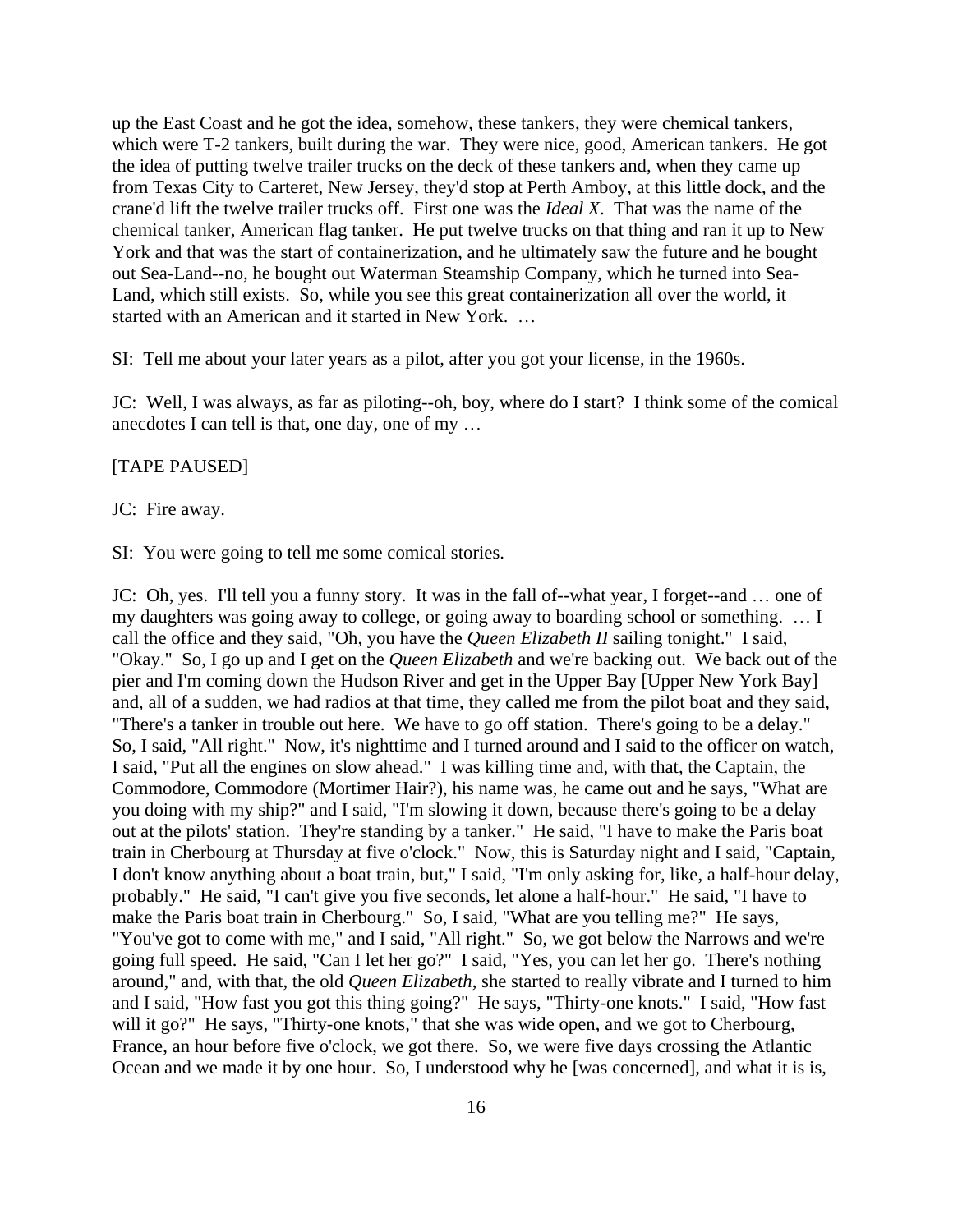the passengers for Paris got off in Cherbourg. They got on the train. The ship immediately backed out and went over to Southampton, England, and to take off the English, the passengers on the English [side], and I remember calling my wife, about eleven o'clock at night. I said, "Well, you'd better make other arrangements." I said, "I'm on my way to Europe," and so, they always laughed about it. … The sequel, a little history of things that happened, the tanker that was in trouble out there, God, I can remember, *Aeolus* was the name of it, was a Greek tanker, big supertanker, and the fellow, the pilot's name, was Corsen, Clem Corsen. … Now, he's telling me this later on, and the ship was so deep, it was forty-two feet at draft and Ambrose [Channel] is only forty-five feet draft. So, you've got to have--the ship squats as it moves through the water--so, you've got to have a little water. So, he couldn't go in. He had to wait for high tide, which is a four-and-a-half-foot high rise. So, he went over to an area we call "North of the Line," which is out of the line of the Channel, out of the traffic, and he anchored. Every ship, we'd anchored hundreds of ships up there. Well, unbeknownst to him, in 1945, an American destroyer, the USS *Turner,* anchored over there and she was going into Leonardo, New Jersey, to offload ammunition into the ammunition depot [Naval Weapons Station Earle] and she blew up and sank and killed 158 men. I mean, it was quite a [catastrophe]. That was in 1945. After the war, the Corps of Engineers came in and they swept it and they took the wreck out. They cut the wreck up and took it out, but they had missed the main condenser, apparently, and here it is, like, thirty-five years later and he anchors the ship and the ship sits right on the main condenser and goes right through the floor plate of the engineer room and floods the tanker. That was the emergency. "Well," he said to me, "I didn't get too upset. We were only going to go down twoand-a-half feet. She was just going to sit on the bottom," but that was the way I got my trip to Europe on the *Queen Elizabeth*, was because this tanker had anchored and sat on an old part of a wreck from an American destroyer that blew up in 1945 and, lost history, nobody knows that. I mean, nobody knows that an American destroyer blew up out there and killed 158 men, but that's it. [Editor's Note: The USS *Turner* (DD-648) blew up and sank on January 3, 1944, while anchored near Ambrose Light.]

SI: I have heard that accidents at Earle would not really be publicized very much.

JC: That was during the war, yes. … I've been into Earle on nuclear submarines, attack submarines and everything else, and I don't want to get into what goes on. … I think that's something, less said about it; so, go ahead, I'm sorry.

SI: Was that the only time that happened, where you had to take the full ride with the crew?

JC: No, it's funny, it happened to me again on the *Queen Elizabeth,* happened to me twice, and what it was is, we went out, oh, God, it was a terrible night, I mean, an easterly gale blowing like fifty miles an hour, with twenty-foot seas out there. … As a pilot, what you do, you always come out on, most ships, and you make the lee. In other words, you put the ladder on the one side and you turn the ship and you get it going just at the right speed, because you're the guy that's going to hang on the ladder going down off the thing, but, on the *Queen Elizabeth*, it takes so long to get from the bridge down to the side port, where you get off, that the captain has to make the lee to let you off. … I went down, the chief officer takes me down the elevators and through the deck, and we come to the side port and the seas are breaking right through the side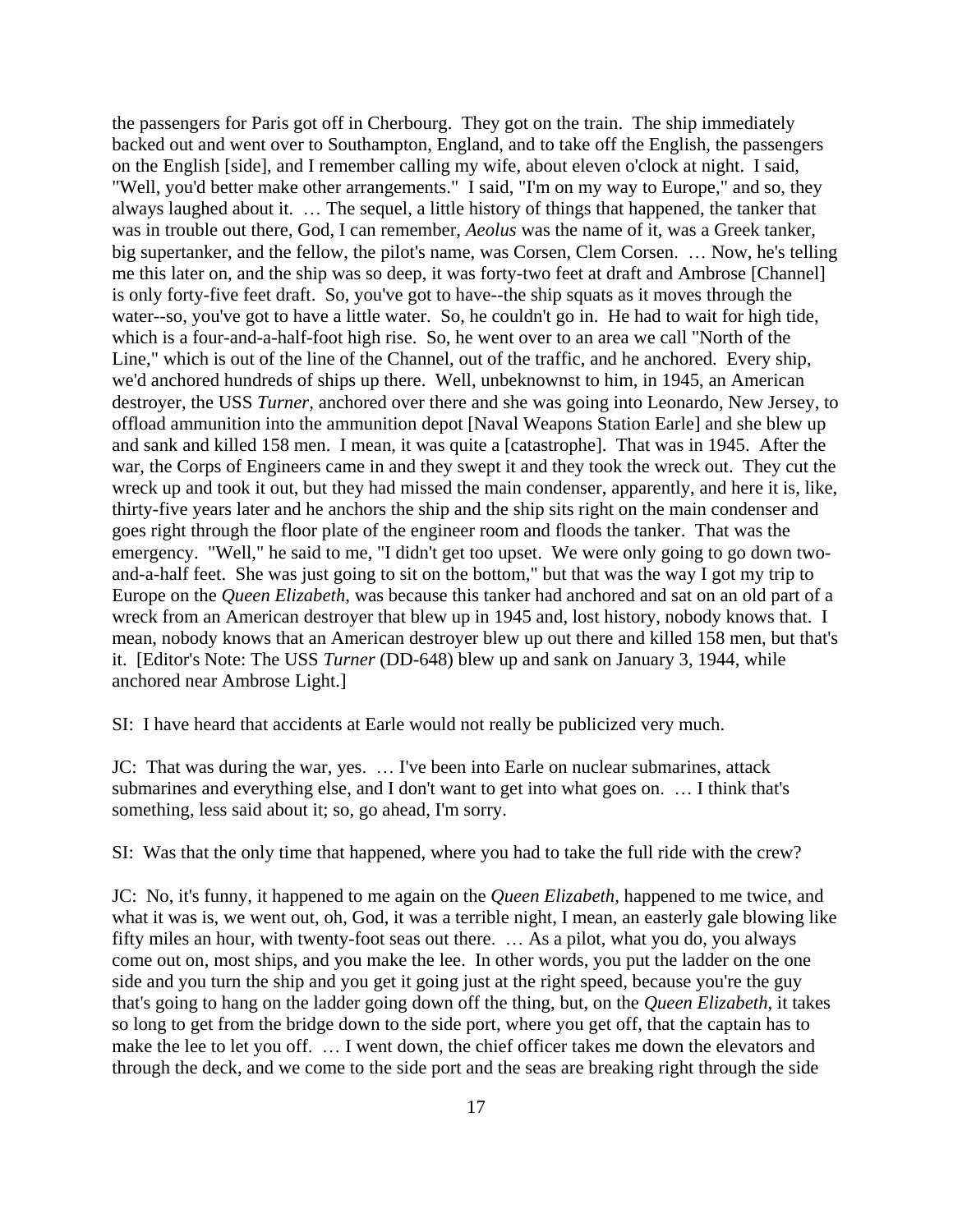port and my boat couldn't even get near us and he couldn't get the ship around, because of the traffic situation. So, I wound up going south on it, to one of the islands. They were on a cruise. Of course, when you get there, I get off right away and fly home. I don't stay there, but, that thing, after I wound up going with them, there was nobody in the dining room, that the *Queen Elizabeth* was rolling twenty to twenty-five degrees, ... with the stabilizer, and she was stabilized, even with the stabilizers. … A sequel to the story is, that was one of the meanest nights I've seen out there and when we were down off, going down the coast, an American ship came out of Philadelphia, a grain ship. *The Poet* was the name of it, which was a (C4?), a big (C4?), built during the war. They were big ships, loaded with grain, and, that night, he came out of Philadelphia, just gone. Nobody knows where. Apparently, … when you load a bulk carrier, that's dangerous cargo, because of the weight. Apparently, she broke her back and just went down, thirty-eight guys disappeared. To this day, nobody knows, but it was that night. The night we were going past Philly was the night she came out and disappeared out there; so, another story. [laughter] [Editor's Note: The SS *Poet* was lost at sea on October 25, 1980. She was built as the USS *General Omar Bundy* (AP-152) in 1944.]

SI: I would imagine that the weather must play a big role in what you do.

JC: Yes, yes, and the pilot boats are good boats, so, I mean, the boats were always very [seaworthy], our boats were very seaworthy, because you're just, like, laying out there all the time. You're always out there in bad weather. …

SI: How long was your career as a pilot?

JC: I was made a pilot in 1956 and I worked until the day I was sixty. On the day I was sixty, I said good-bye. [laughter]

SI: What were the biggest changes that you saw in that span? You mentioned the change in the passenger ship industry. What about within the organization? Were there any changes that stand out now?

JC: Well, as the numbers of ships dropped, the numbers dropped. We just didn't need as many pilots and, of course, it's like any business. I mean, your income was derived by the numbers, the times you split it up. So, if you … had thirty less pilots, there was more money to be split up between the working pilots. See, you always adjusted your numbers by not replacing. In other words, if ten retired and you said, "Oh, we only need five more," then, you only made the five more. So, we had that ability to adjust our numbers, and, I'm sorry, what was your question?

SI: I was just asking about changes in the organization.

JC: Oh, I think … it was basically the same. Nothing really changed that much. I mean, the methods of getting apprentices changed. You no longer could have it is a closed group, like it was. It's advertised and competitive tests and things like that, today, but that's it. That was about the only change and, of course, I think the equipment is better. The working conditions are better, because of the equipment and the type of ships you had. I mean, I went back, there were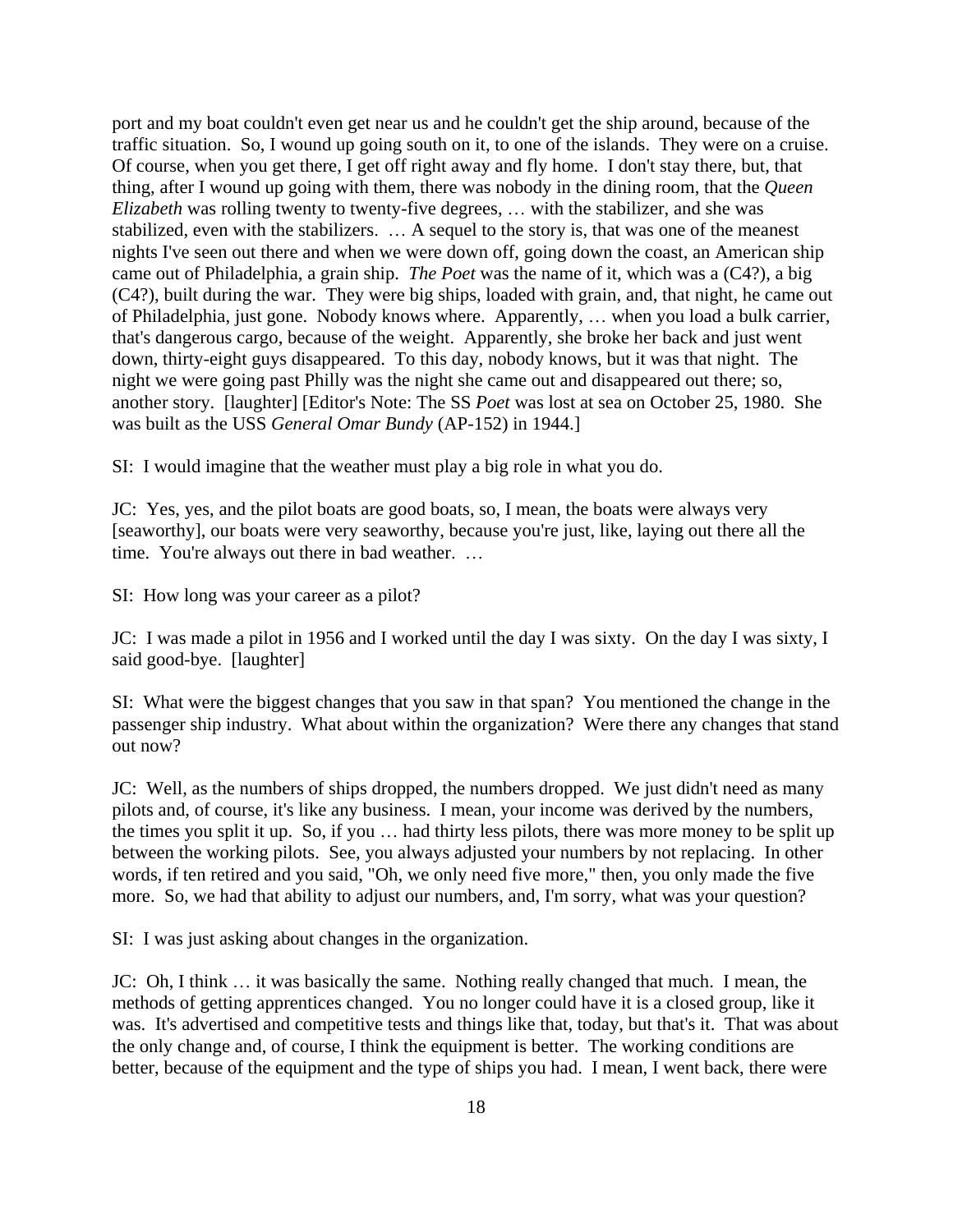some terrible ships. I mean, good God, some of those things, you didn't even want to be on, they were so bad and, back then, it was archaic. Every ship that came in from a foreign port had to stop for quarantine. So, quarantine was open from six in the morning until six at night. So, if you got on a ship out there at five-thirty at night and it was some falling apart old wreck and you had to stop for quarantine, you had to go up and anchor the thing in quarantine, and then, you had to sleep on it until six o'clock the next morning, until the doctor and the immigration came out and cleared the ship, and then, you took it to the docks. So, … you spent a lot of time on places you really didn't want to be on, some of those ships, and what people don't realize, I mean, after the Second World War, a lot of the [nations], Greece and Spain and Portugal and Italy, they were in tough shape. I mean, they didn't have modern equipment or anything. It was a hard life for their people.

SI: Was language ever a problem? When you got on a ship, could you ever not communicate with the crew? Did someone always speak English?

JC: No. You picked it up, you picked it up, [laughter] like, "(Dreat, piano?)," that's, "Right, easy," in Italian, "(Siesta, piano?)," is, "Left," in Italian, "Steady," is, "(Kumsar?)," in Spanish. I mean, … you picked up enough to get by, but, in all honesty, yes, they mostly spoke English. I would say ninety percent of them were cognizant of the English language.

SI: Coming from an outside perspective, I would think that the size of the ship would matter greatly, in terms of how difficult it is to pilot. Is that correct?

JC: Yes, well, it's a component. … A component is size, which is length and beam, and draft is a component, how deep in the water it is, horsepower, how powerful it is, is another component. Rudder power is a big component, how well the ship steers and everything, and, of course, today, the modern ships have thrusters, bow thrusters and stern, which will give you a side mobility which did not exist back then. I mean, you had to do everything with them and, I mean, Liberty ships were very underpowered. They were only fifteen hundred, two thousand horsepower. I mean, different--it's like comparing Model T cars to today's cars, no comparison whatsoever.

SI: What would you say were some of the more difficult jobs you were involved in?

JC: Oh, I think an interesting one, I don't know how difficult it was, was … on the Centennial. [Editor's Note: Mr. Cahill means the National Bicentennial on July 4, 1976.] They asked me to fly [out]. I got on a Navy helicopter and flew out 135 miles from New York. I got on the thing at 36th Street, New York, and the helicopter flew me out to the [USS] *Forrestal* [(CV-59)], the big super carrier. We were about a hundred miles off New York and we were coming in to anchor off Rosebank, Staten Island, was going to be the reviewing stand for the President. … They were big carriers. I mean, she was one of the [first big ones], even the same size as today's super carriers, way over a thousand-foot long, and I remember landing on the flight deck and they brought me up to the bridge of the thing. … The Captain introduced himself and the navigating officer. The Captain said, "He'll take care of you," and the navigating officer told me they wanted to be there at, like, two o'clock in the afternoon and I said, "That's the wrong time," and he said, "Why?" and I said, "Because it's going to be the strength of the flood tide coming in.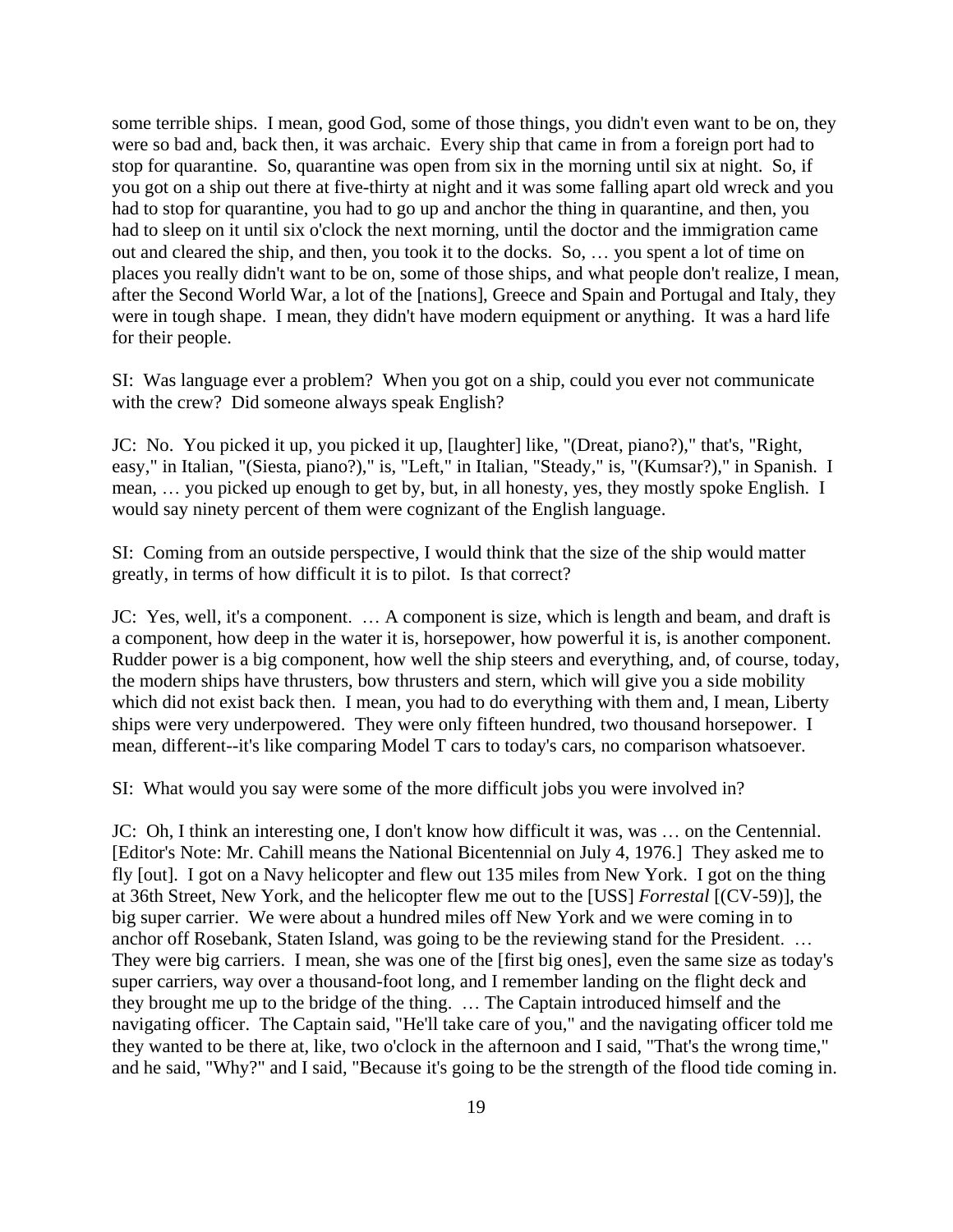We're going to be coming in with the tide behind us, trying to anchor," and he said, "Well, that's our orders." So, we went up to up there and I came under--the Verrazano Bridge was there--I came under the Verrazano Bridge and I started to turn left and they had the X on the chart where they wanted the anchor and, of course, we're turned sideways now and there's this thousand-foot ship, drawing forty-some feet, … being pushed sideways by a tide. … We got as close as I knew we were going to go and I said, "Let go the anchor," and he says, "We're not there yet." We were, like, a hundred yards away. I said, "We're never going to get there." I said, "We're going sideways faster than we're going ahead." With that, we had missed. Now, we were three hundred yards, four hundred yards [off]. So, then, they said, "Now, what do we do?" I said, "Now, we back this thing down through the Narrows and start all over again." So, I was--they were four-screw--I was twisting that big carrier in the Narrows and a fellow on the tugs that were there, watching, he said, "Look," he called me on the radio and said, "look behind you." … We were putting waves over the Belt Parkway with the propellers, with the power. [laughter] So, we backed down through the Narrows. We came back up again, and then, we did it and got it the second time and anchored it. … I always felt a little guilty, because it was in July and it was hot and the Captain gave me tickets for the reviewing stand, with the President, on the deck, for my family. ... I got off and I remember saying to myself, "I don't want to sit on the deck of this thing on the Fourth of July, in the heat," and I threw the tickets away and never told the family that I had the tickets, [laughter] because [it was] a little selfish, but that's sort of a funny story.

SI: Wow. Did you ever run into crews that were resistant to what you were saying? It sounds counterintuitive.

JC: No, on the whole, most of the time, you would find that they left you alone, because they really didn't have the knowledge that you had and, of course, more than half the work was done in the dark and, I mean, they can't see anything. I mean, they don't know what the heck they're looking at, where you do, from your long experience. ... I don't know, it's an interesting job. ... I had the worst collision in the history of the Port of New York, to my knowledge, which was not my fault, but time and position. I was in the wrong goddamn position at the wrong time and that was it. I was stuck. ...

SI: Can you tell me about that?

JC: Oh, yes, … very easy. In--when was it, June? Okay, I'd been on vacation in May. Can we take a break? …

#### [TAPE PAUSED]

#### SI: Ready?

JC: Yes. … I'd been on vacation. The way the Pilots worked it back then, … we'd work three months and get the fourth month off, so, two, three months a year. I had been on vacation in May and I went back on the board, onto the rotation system. They called me at five o'clock and said, "Oh, you've got an American container ship, *The Sea Witch*," was owned by American Export-Isbrandtsen [called American Export Lines at the time]. It was loading containers at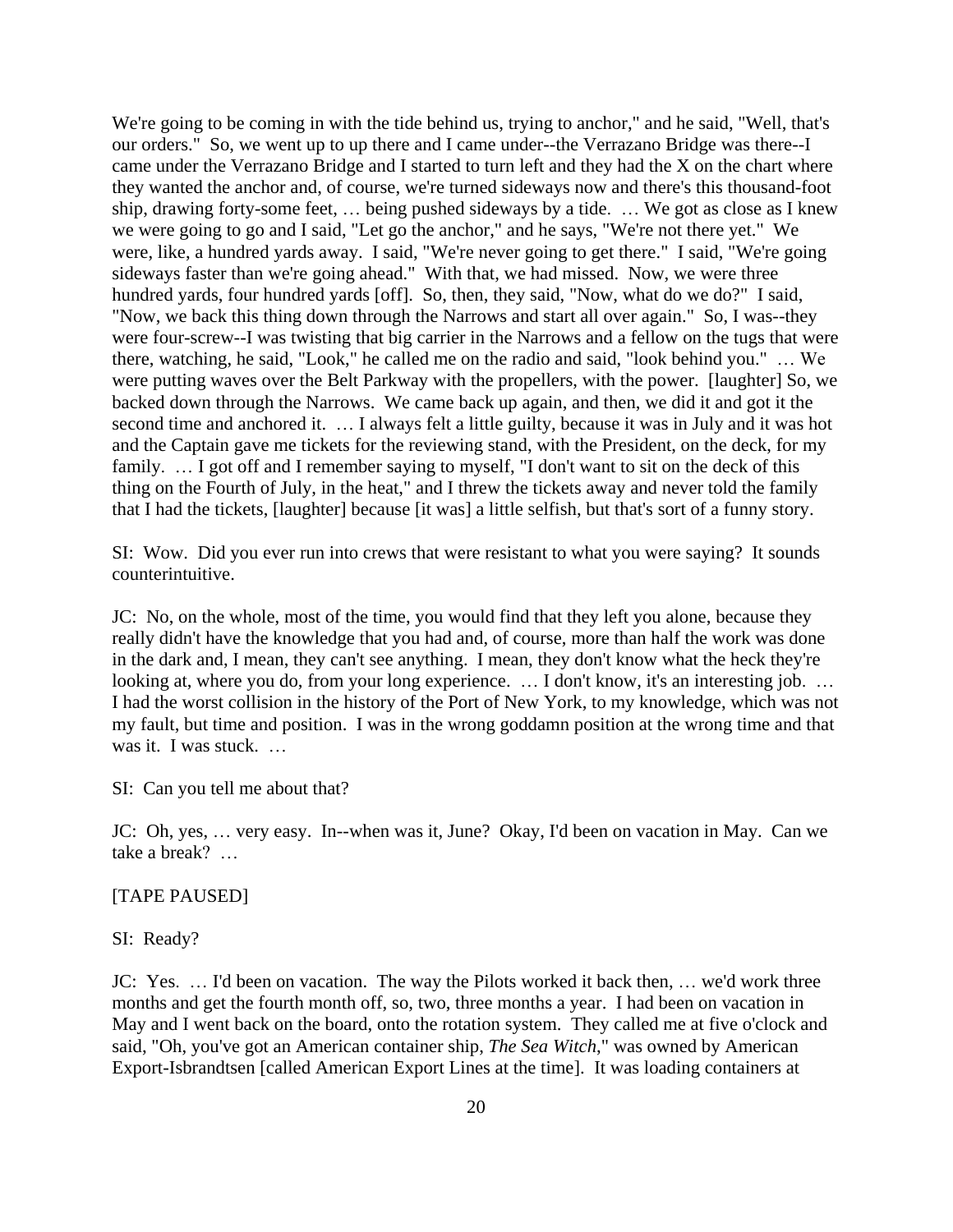Howland Hook, which is a container terminal on Staten Island. I said to my wife, I said, "You know," I said, "my grandmother," she was in her nineties, she was staying at my aunt's house for a weekend, I said, "I'm going to go in and have dinner with the two of them." So, I went in and I sat down with my aunt and my old grandmother and we had dinner. … We were due to sail at ten o'clock, or nine o'clock, I don't remember what time. So, I went to the ship, went up to the Captain's room. He was the senior captain with American Export Line, John Paterson. I knew him, a nice guy. They were late loading containers. They were still accepting containers. So, we didn't sail until it was around eleven o'clock on June 1st. We undocked the ship, went back, went through the Kills, going the north way towards the Upper Bay, came out of the Kills, headed towards the Narrows. It was a beautiful night, God, what a night, no wind, clear, mild. It was just a gorgeous night and no traffic, no ships moving around, just a couple of tugs and barges off to the right. … On the right side, as you go through the Narrows, headed to sea, on the right was one ship anchored that had been anchored there all day. It was an Exxon [ship], but it was the *Esso Brussels,* which was a Belgian tanker, very large tanker, under the Belgian flag, loaded with, I later found out, Nigerian crude oil for Bayway [Refinery], and one thing about Nigerian crude oil, it's a very light, gaseous crude oil. So, we were way up above him. We're three, four miles up above him, yet, coming down towards the Narrows and there's nothing moving. So, we put the ship on maneuvering full speed, which was twelve knots, not excessively fast, but we had an ebb tide behind us. This was about half past midnight. All of a sudden--I had altered the course of the ship to the left a few degrees, to compensate for the tide coming down out of the harbor--and the quartermaster, apparently, changed the course to the left that I had given him, and then, he rotated the wheel to the right to stop the swing of the ship- and, of course, I didn't know this at the time, this all later came out--at that point, the steering gear failed. A key fell out of a coupling on it, which was supposed to be a dual steering, but, in reality, it was a single, mechanical steering when it got back to the stern of the ship. … The Captain, I always remember, his comment was, "That damn steering gear again," and he switched over from one steering system to the other. Neither one had any effect. The ship is now starting to swing to the right. I immediately had stopped the ship, put the engines full astern. I ordered the anchor dropped and started blowing alarm whistles, with the big steam whistle, a lot of noise, and made a call on the radio to stay clear of us. Well, long story short, we hit the *Esso Brussels* and, just before we hit them, I cleared the bridge. I ordered everybody off the bridge, I ordered the Captain to get the mates and the seamen off the bow of the ship. We hit the tanker and the tanker went instantaneously, blew up. The flames were over the towers of the Verrazano Bridge, high as six hundred feet. Both ships were locked together. … We were driven all the way back to the stern of the ship. We stood on the deck for a few minutes and it was so bad, I looked and the aluminum lifeboat above my head was melting. It actually started to bend and, make a long story short, we were trapped in the after house for about an hour. The whole ship was consumed, both ships, and I think about twenty-four people were killed and that was it, bad story, bad story. … At that point, after we were [driven back to the stern], the way we got out of it was--well, I don't know how deep you want to get into this--but … we were forced into the after house and what saved us was that the engine room was still operable and they had a fire pump running. … We had a small hose and we played that on the deck and on the walls, to cool it down. I remember kicking in the door of somebody's room--that's where the crew lived, all the way aft, in the after house--kicking somebody's door in and I took a bath towel and stuck it in the toilet [laughter] and wrapped it around my head, to be able to breathe, and,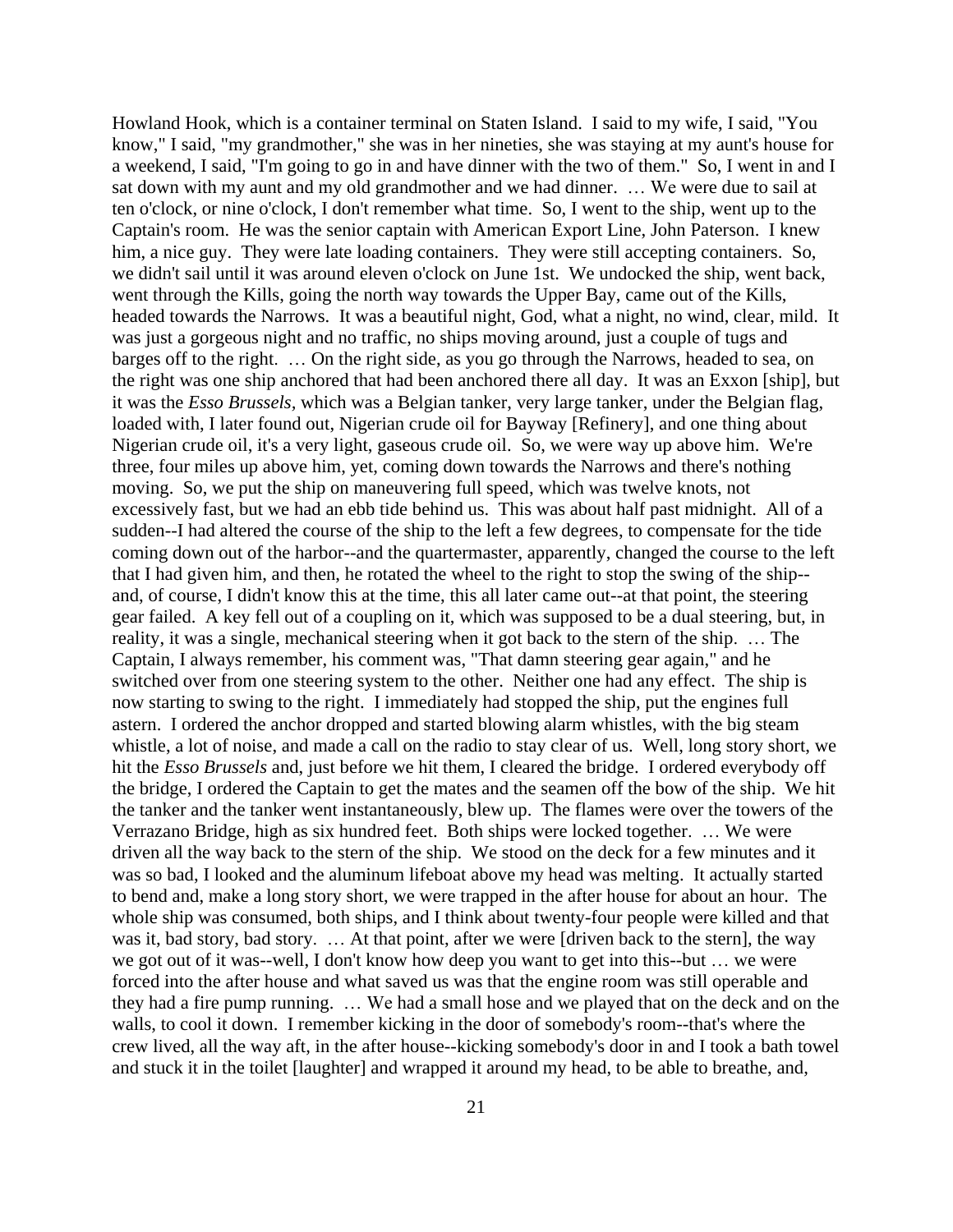after a while, I could see we were [in trouble]. Some of them said, "Let's jump overboard." I said, "You're all going to burn up, you go in that water," and, after a while, it got to the point where I said, "Eh, got to do something." So, I had them wet down a blanket. I put this blanket around me and I went out with a flashlight and I could see a light off … in the smoke, in the flames, and I started flashing the light. It was a fireboat and that's when they realized we were alive on this thing. So, they got in and got us. …

SI: In any of your training, had they ever trained you for something like this?

JC: No, never, never. That's instinct. … You just do what you've got to do and, of course, then, the other side of the coin is, there, it was a big collision. We burnt the paint and the electrical cables off the Verrazano Bridge. We actually took all the paint off the bottom of it with the flames, because we drifted down under it, the two ships locked together. … Then, the next thing was, now comes the investigation and that lasted thirty days, five days a week, in the United States Custom House, in the courtroom up there. So, I had the dubious honor of sitting there for thirty days and hearing this thing hashed out by all the attorneys for Exxon and Export, the Coast Guard and the Department of Transportation. … I always remember, one of the things, about the second day, a fellow came up and shook my hand and said to me, he said, "I just want to let you know, you don't have anything to worry about." I said, "Well, who are you?" He said, "I'm from the Department of Justice." They were there to see if there was any criminal liability because of the loss of life that was involved in the thing and it was not a very pleasant experience, but unavoidable. … I think, a commentary on life, "Time and Position," if you're in the wrong position at the wrong time, you're screwed and there's nothing you can do about it. That was one of those cases.

SI: What year was that?

JC: 1973, June 2, 1973, at twelve-thirty at night, thirty minutes after midnight, yes.

- SI: Did you face any other emergencies like that? Obviously, nothing that bad.
- JC: No, God, no, nothing like that.
- SI: Were there any other catastrophes?

JC: No. The thing is, no, nothing that stands out, but, when you're in a job like that, you've got the elements. Suddenly, you're on some big, light ship and the wind's blowing thirty-five, forty miles an hour and, I mean, you could tell stories forever, but things happened, … but you just forget about it, because it's part of the job. … Somebody that's an active pilot, he could write a book on all the different things that happened, but, no, I'm just trying to think of that. That was the only serious thing I was ever involved in, that I can recall. No, that's it.

SI: Tell me a little bit more about the lifestyle of a pilot. You said you were on four days, then, off three. Am I remembering that correctly?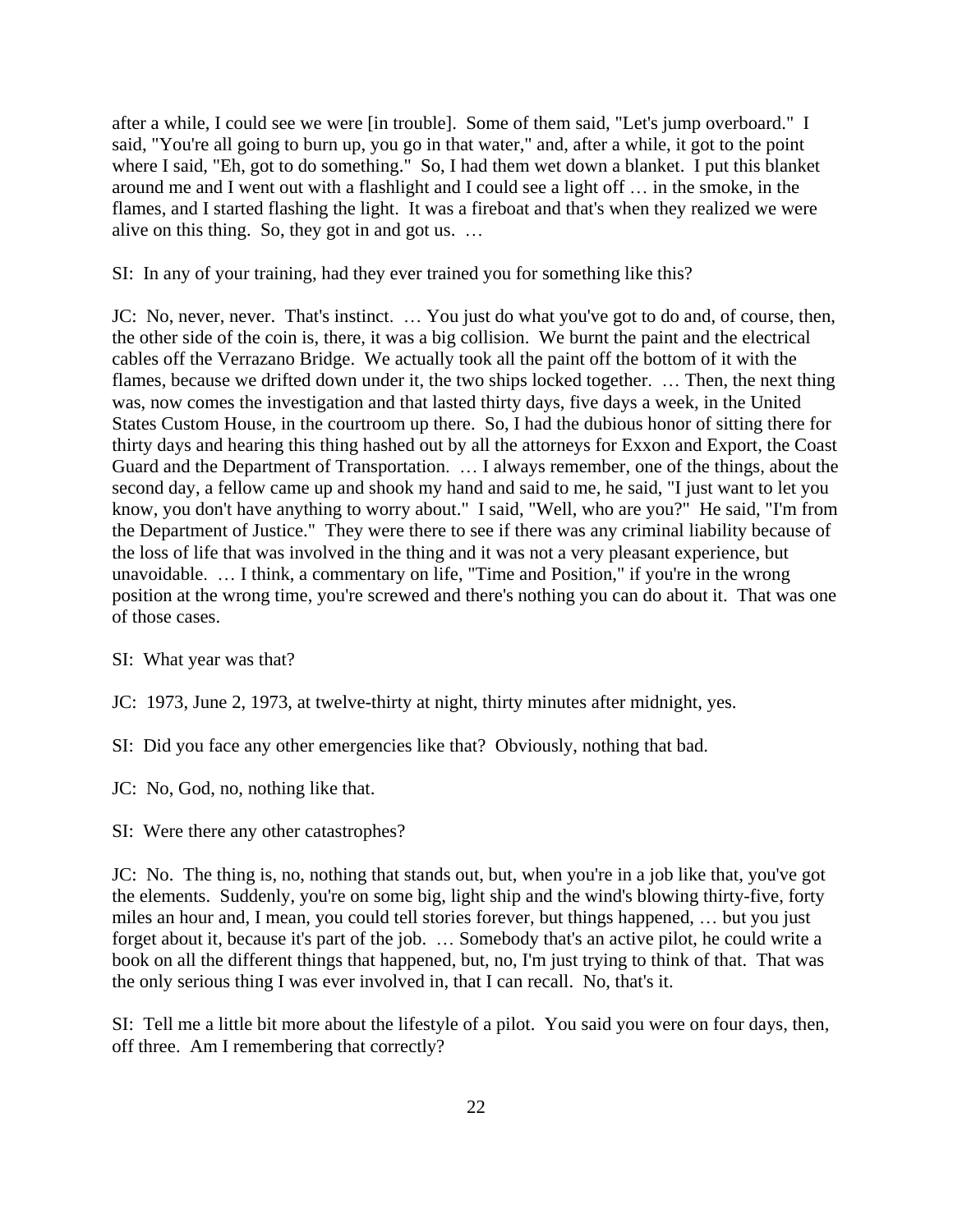JC: ... Well, no.

SI: Does that change as you become more senior?

JC: … Back then, we worked a strict rotation board. In other words, in the office was a big board with all the pilots' names on metal things, which I have mine, by the way, and they would move you up. In other words, as they needed pilots, they just kept moving you up the board. When you came in from sea, you went to the bottom. So, it was a continually rotating type system. I know they've changed their whole system of work. I mean, I just know they have, because of their numbers. I mean, where we had a hundred--I would say our average was 120- they probably have fifty-eight or sixty. So, it's a completely different system, but much more modern. I mean, … I know they have a car. They get around. They have their own cars that take them to the piers. Back then, it was [that] you rode the subways and the buses and nobody cared how you got there. That was up to you to trudge around to these docks and different things like that. So, it's like everything else, modern times.

SI: Did any of this impact your family? Were you away from them for quite a while?

JC: No, I think … the impact was, you never knew when you were off. The joke in the family was, I worked ten Christmases, ten in a row. I wasn't home for Christmas for ten years and that was just the luck of the draw. [laughter] Somebody else had ten off, but it was just how it worked out. The only good thing was, when you got a vacation, it was a thirty-day vacation. So, it was a nice vacation. You could really plan to do something with the kids and go away or do something like that, because you were just off, and the biggest thing about the job was--and I think it had a big impact on my life for everything I did--you didn't have a boss. Nobody told you what to do and the beauty of the thing, and it's something that I admired, was that you did the job, when you tied that ship up and they signed your little ticket, your order that you got paid from, that was the end of it. You were probably never going to see the guy again. Nobody was going to say, "You should've done this or should've done that." You were done. It was a done deal, until the next one, and I think that's pretty rare in this world, where you don't have to worry about what you did yesterday. … It was just very compartmentalized, a very nice way to live, I think.

SI: You said the assignments came on a rotation.

JC: Yes.

SI: Does that mean that you would not really know how much you were going to make on each assignment?

JC: No, no; oh, remuneration, good question. No, what happened was, okay, for the month of June, all the ships that came into New York and went out of New York, the pilot had a little ticket order with the name of the ship, the agent and the draft and everything. That was signed. We had an office staff that would send out bills for each individual pilot's work. At the end of the month, all that money came in and was in a big pool, right. Let's say it was a hundred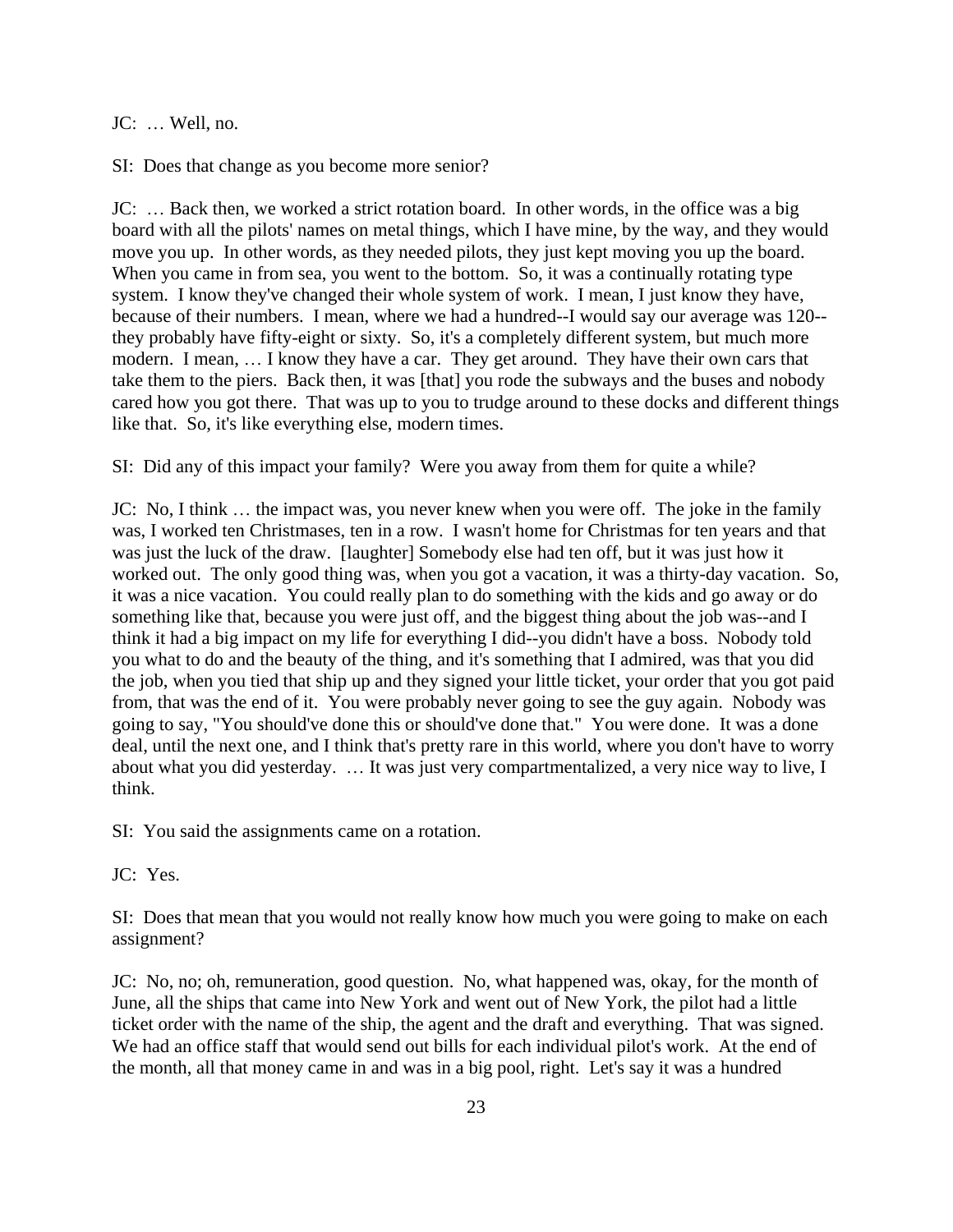thousand dollars. The young pilot who was getting fifty percent--then, it was divided into shares. If there were 120 pilots, it was divided into 120 shares. The pilots that were just starting only got fifty percent of a full share. So, you never knew what you were going to make from month-tomonth, because it … depended on the traffic, what the port generated that month. So, that's the way it went. You didn't know if you're going to make two thousand dollars a month or fifteen hundred a month. You never knew, and so, that's the way you got paid. You got a share. Everybody, you were equal partners, except for the limited pilots, who were working their way up to the hundred percent share. Did I answer your question?

SI: Yes, I was just curious about that. It seemed to me, if you got stuck on small ships, that could really affect your income.

JC: No, no, it balanced out, because you might've been on the smaller ship that only paid two hundred dollars, say, back then, but your fellow that was right ahead of you was on one that paid eight hundred dollars. So, all the money [evened out] and, out of that, first thing that had to be paid was all the hired crews, the cooks and the engineers, the fuel for the boats, the office staff, everything to run a business, and then, what was left over, the surplus, they called it, that was split up between the members, and everybody was equal. No pilot was any better than [anyone else]. Everybody was exactly the same. …

#### [TAPE PAUSED]

SI: We are back on and, on the record, thank you very much for the wonderful lunch. Over lunch, you were telling me that, later on in your career, you got involved in the leadership and governance of the Pilots Association.

JC: Yes. We had always been based, our pier was always, like, [leased?] from the City of New York or the Coast Guard and, back in the early '70s or late '60s, we had the opportunity--I found out that the Reynolds Shipyard was on financial hard times. … To make a long story short, we cut a deal and we bought half his property in Clifton, Staten Island, and we got a big, old warehouse that was on it and I actually came off the board, stopped piloting, and supervised the construction of the pilot office and the new pilot pier, and so, I did that. Then, the other thing was, it came time to get a new pilot boat and we were having no luck in finding [one]. I had gone to France, to Nice and Cannes, looking at [vessels]. Renault Automobile had their family's yacht, (*The Amazonian*?) was the name of it, was a big, diesel-powered yacht for sale, on the French Riviera. I went over and looked at it and I took it to Italy, to Sanremo, right over the border, and put it in a shipyard and, make a long story short, it was not in good shape. So, we didn't buy it, and then, we got in contact with a Dutch shipbuilder in Rotterdam, Dahmen Industries, and we negotiated a contract. I negotiated a contract with them to build a new pilot boat, which is the pilot boat *New Jersey* and it's still in use today, and that was back in the mid- '80s. … I went over and I lived in outside of Rotterdam for six or eight months and built that thing, and then, … we put a crew on it and sailed it over here, and that was the story. So, I built the pilot boat, the pilot pier, the base and that was, more or less, my active times when I was in a leadership role and did the negotiating for the Association.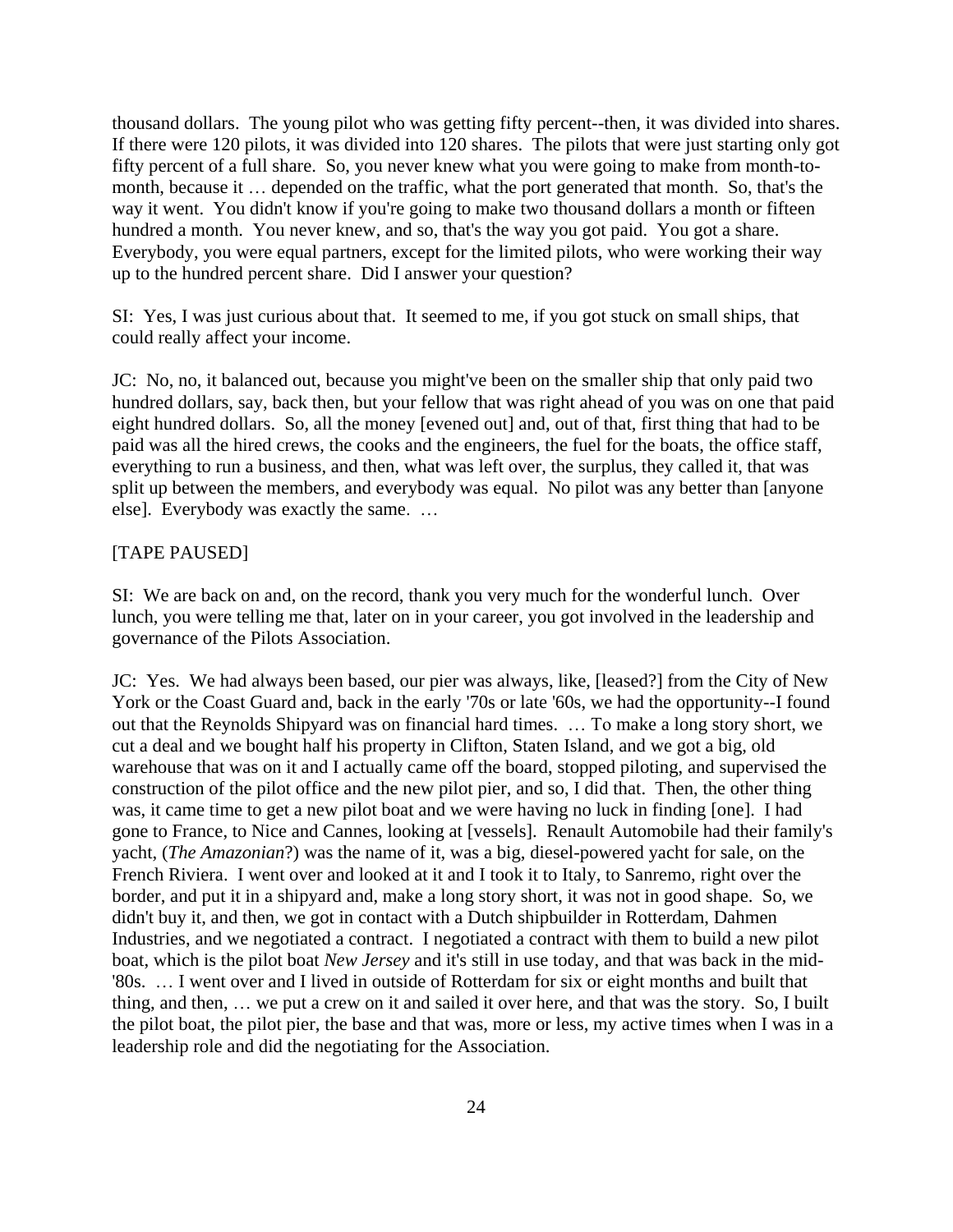## SI: Were you elected to that post?

JC: Yes, you're elected to that post. … Every year, every twelve months, in December, the Association elects somebody to an executive committee to run the Association and be there daily. So, I did it for a couple of years, and then, … after that, I went back to piloting, and then, when I reached retirement age, I had enough things going on in my life that I knew I wouldn't be sitting around, bored. I think it was after forty-two years, I said, "It's time to call it a career." In fact, when I came home and told my wife, Betty, who was alive at that time, that I was going to retire, she said to me, "What are you doing that for?" and I said, "Who do you know works fortytwo years in the same place?" and she said, "Nobody," and I said, "Well, that's it, I'm out of here," [laughter] and that was the story on that.

SI: I am curious. For the six or eight months you were in Rotterdam, overseeing the construction of the pilot boat, what did you do every day? Would they just report to you on the progress of the boat?

JC: No, no. … It was in 19--I think it was '86--and it was winter. … Well, two things, I remember, happened over there. First was, Chernobyl blew up, the Russian nuclear disaster, and that cloud blew over the Netherlands. [Editor's Note: The Soviet Union's Chernobyl reactor in Ukraine blew up on April 26, 1986.] ... The other thing was, it was the coldest winter in a hundred years and they had the hundred-mile ice-skating race and it had been a hundred years since all the canals froze in Holland that they could have the race and I was there that year. We built, the hull was fabricated up on the North Sea, in a place called (Fox Hall?), and I had to drive up there every day, supervise that, and then, it was towed down. When it was floatable, it was towed down into Rotterdam, to be put in an inside shed, where all the outfitting, the internals, the engines, the furniture, everything, electronics, were installed. So, I was there, basically, every day. At six o'clock, I'd go home to the little apartment I had and watch the television and read and I'd stay about, I'd say maybe eight, nine days, and then, I'd fly home for the weekend and spend a weekend home, and then, I'd … go out to Kennedy and hop on a KLM flight and go back and forth, and it was a lot easier traveling then. You could get the tickets easier and it wasn't crowded. So, that's basically what I did over there, during that construction of that.

SI: Going back a few years, during your time as a pilot, you moved from Staten Island to out here. Can you tell me what precipitated that move?

JC: Yes. The house I built in 1958 on Staten Island, when I was a young pilot, only the second year, was in a rural area. There was only a couple of houses around and dirt roads and it was really nice. I guess that--I don't know--I guess I was always the type, and my wife was the type, we liked not to be crowded. They were building the Verrazano. They were going to build the Verrazano Bridge and I knew, once the bridge was built, that was it. [laughter] Staten Island was just going to develop like everyplace else. [Editor's Note: The Verrazano-Narrows Bridge opened on November 21, 1964.] So, I started looking around, and then, I drew a circle and any place that I could drive to Staten Island or to New York in an hour-and-a-half, I would consider. So, I found these eleven acres … in 1967 and I built this house. I hired local guys that I knew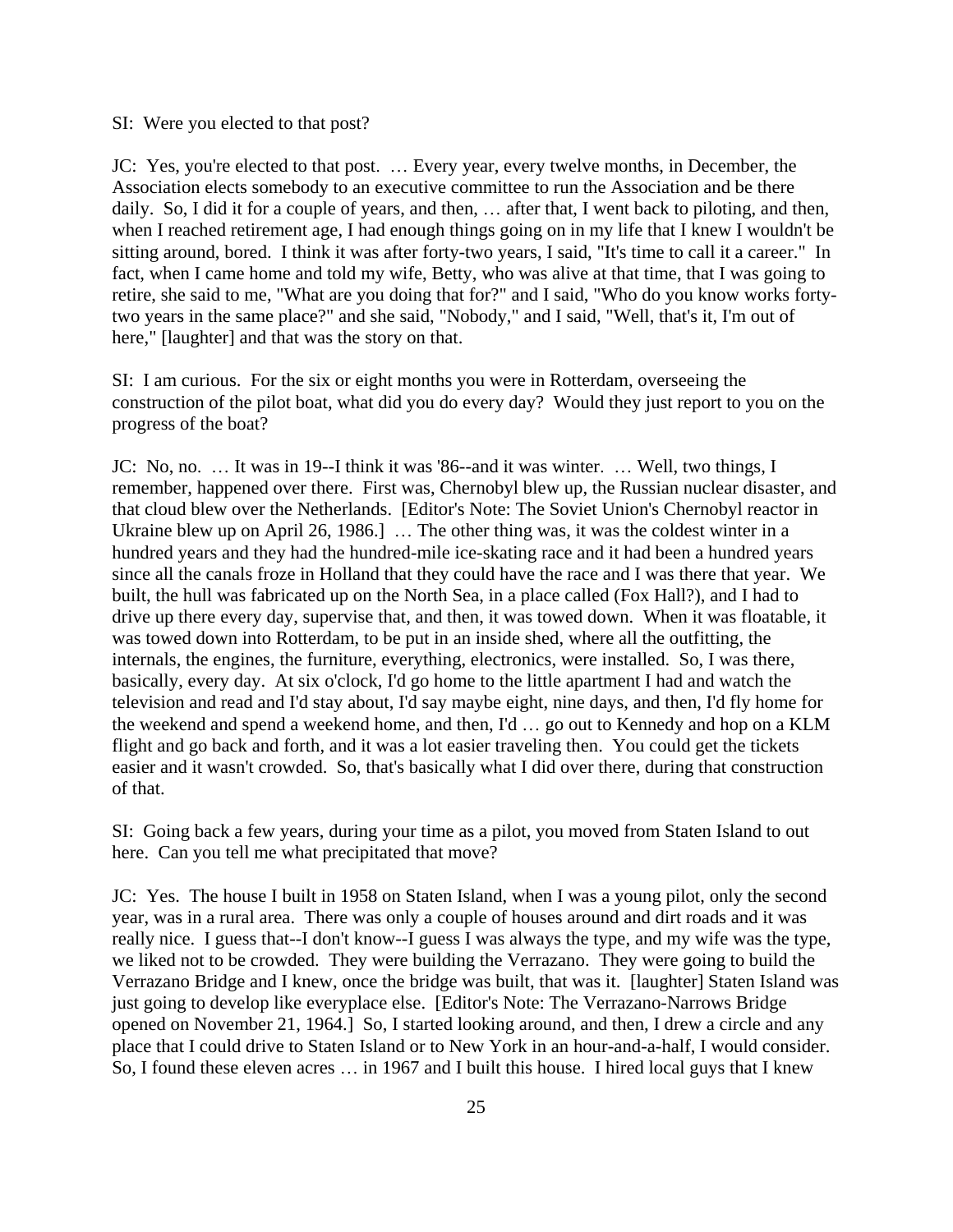enough that I could get it done and I built this, physically had this house built by myself out here then, and, of course, back then, it was a huge house. It was about four thousand, thirty-eight hundred square feet. Today, it's not a huge house anymore, but, back then, it was a big house and, of course, I had six children and there were eight people going to be in it and that's how I got out here.

SI: It is very nice. When you say you built it, did you actually physically build it?

JC: Mostly the design work on it, oversaw it. I mean, when you have the construction company, I've built probably two, three hundred houses, you can't physically pick a hammer up and stand there. You'll never get anything done. I mean, you've got to expedite, call, make things happen and plan things. That's what the good builder does. I mean, I physically could, but it would be a monumental waste of my time to sit there and hammer nails.

SI: Did you have the company at that time?

JC: No, I incorporated the company in '68, the year after I got out here.

SI: Okay. I was not sure if you started the company after you retired or earlier.

JC: Oh, no, no. [laughter] I used to have a lot of balls up in the air at the same time. … I think, as I said to you, I had the construction company and that was another thing--the pilot job fit in pretty well with it, because I would be home all day, that I could supervise my construction jobs, and then, at night, I'd go in, and then, I'd let another pilot [go?]. … So, I did that, and then, the other thing was, I was on the school board and, through the construction company and meeting people out here, I ultimately went on the board of the Hunterdon County National Bank, which was the biggest bank in Hunterdon County at the time. We had seven branches and that's before the days of the megabanks. So, somebody, the president of the bank, asked me to go on the board and I went on the board of that bank and I was on it for many years, and then, we sold Hunterdon County--the board, we voted and got the stockholder approval--we sold it to First National State in Newark and that was the biggest bank in New Jersey at the time. I then went on the board of that bank for several years and, after that, I think, it was sold to Wachovia Bank and that's when I exited, because that was a national bank and I certainly was not up to going on that board. So, when it was sold to Wachovia, that was the end of my banking business, but, for many years, I was on the bank boards and doing different things that way. ...

SI: Going back to the construction company, you started that in 1968. How large was the company then? How did it grow in those first few years?

JC: Well, back then, of course, it was a lot simpler. I incorporated the business and I would acquire land and, say, I acquired a parcel of land that could be subdivided for five or six houses, I would do the five or six lots, take it through the subdivision process with the township and the county, get the approval. Then, I would start to put the houses in and people would come along and see them and buy them, and that's the way it went. I ultimately got up, the biggest was, I was doing maybe twenty, twenty-five-house subdivisions. We'd put the roads and the curbs in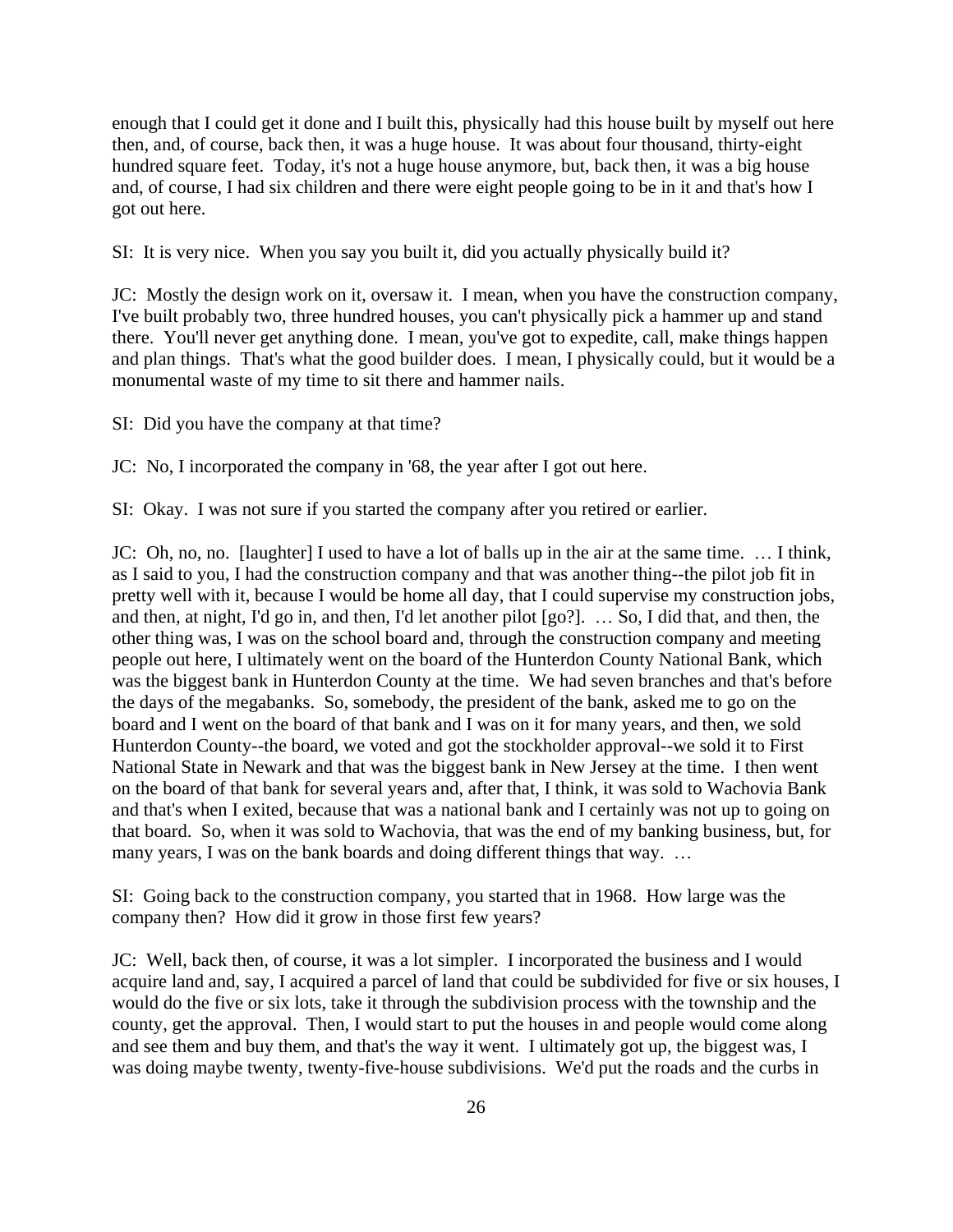and the big thing was getting it through the processes, doing the percolation test and getting the approvals from the town and the county and everything. … That's the way it went and I ran that right up from '68 to probably '95, in that period of time, maybe even 2000, up until about 2000, and then, basically, I folded the corporation at that point. There was no sense keeping it going and my son worked with me for many years, my older, second son, Brian, and he has his own business right now, his own construction company, but that's the way that was and it was fun.

SI: How many employees did you have at your peak?

JC: It was, permanent employees, three, but it was basically all subcontracting, because, not to get into [details], but you can't have a framing crew and frame a house for a week, and then, have them sit around. … It's like everything, it's like it is today, everybody's a specialist--plumbers, electricians, sheet-metal people, insulation people, framing carpenters, floorers. … The secret of a construction company is having good subcontractors who can perform to a certain standard and at a certain time for you and that'll make it go.

SI: Were all of your projects within Hunterdon County or did you go further throughout the state?

JC: Basically, they were all, I would say, all in Hunterdon County. I did a few when I was on the board of the bank, First National. They had run into some problems with some developers up in way up in North Jersey, and I don't even remember exactly where, and they asked me to go in and bail them out and get them organized and I did that. It wasn't a major part of my construction experience. It was basically in Hunterdon County and, whether I was lazy or what, but it was fairly close to home. I used to like to work where I could get to it.

SI: It must have been very challenging to juggle all of these balls and oversee all of these projects.

JC: Yes. … I look back on it, I sit here and talk to you and I say, "Well, I was an active pilot and I was going to Europe and I was running, building a couple hundred houses around here and I was on the bank board and the school [board]," I don't know how I did it. I look back on it, it's lost in my memory, how busy I was, but, I guess, with my mental--I wouldn't say physical--but with my mental makeup, it was probably good for me. It just kept me challenged all the time and that's it.

SI: Did you ever face any challenges in these townships in getting what you wanted through the planning process?

JC: No.

SI: Overall, would you say they were helpful, resistant?

JC: … I found people, I would even actually say helpful. I think, human nature being what it is, I think how you address people and approach people is how you'll be treated. I mean, I think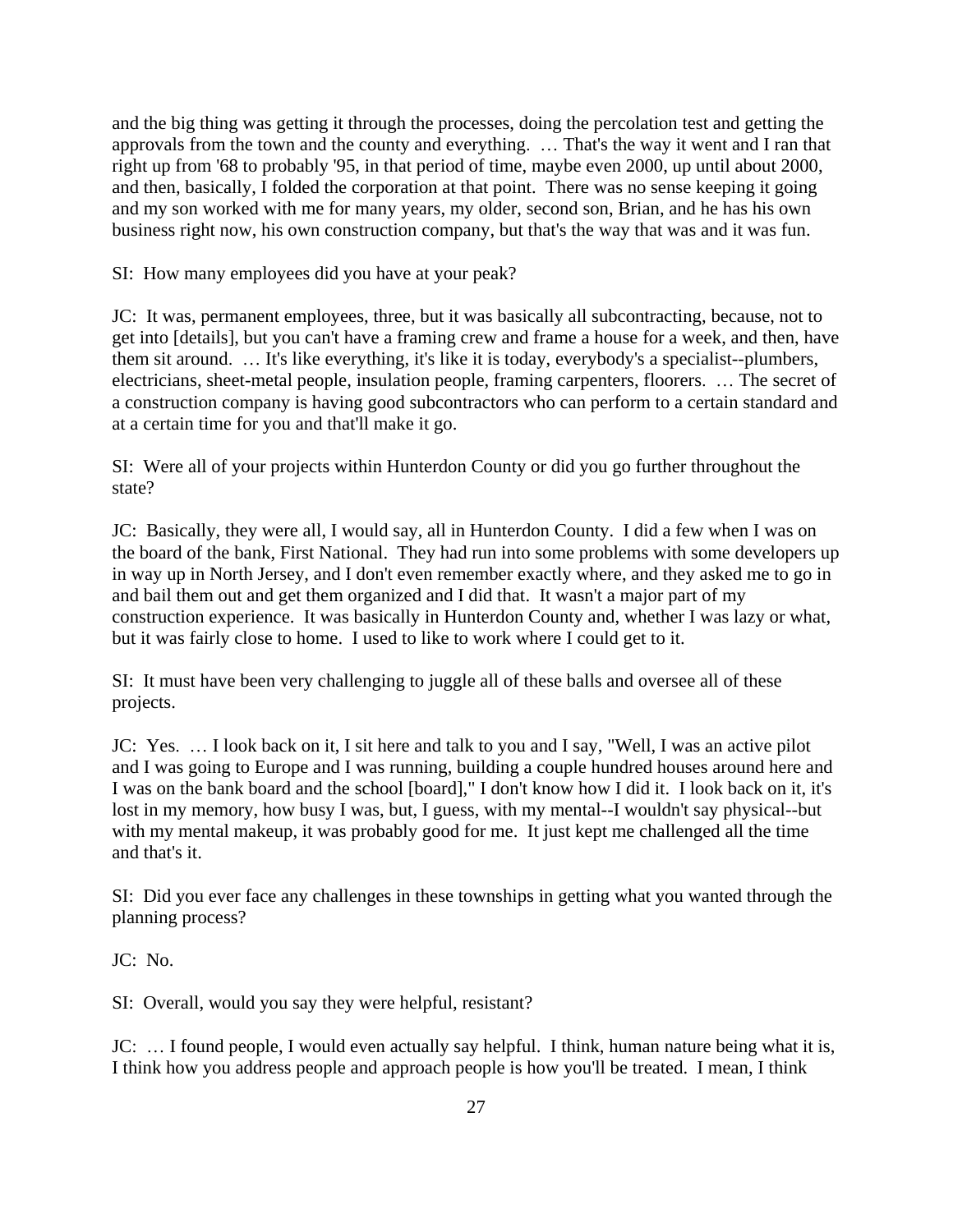you're a fool if you think you go into a meeting and you've got all the answers and you're right and they're wrong. They're not the enemy. … I mean, I used to just listen to them and I think you listen to all sides and you sort through it and come up with what's logical. That's everything. I think that's the thing that a lot of people miss out, "What's logical? What are the facts?" and do it.

## SI: Were a lot of these communities looking to expand?

JC: No, I think if you wanted to take Hunterdon County, even back then, I found that there was a great respect for your rights as a property owner and a taxpayer. I don't think that exists today in a lot of places. I mean, … I know of some of the regulations that are in place and they're almost ludicrous. [laughter] I mean, when somebody says, "You've got to take your roof leaders, from the rainwater that comes off the roof, and put it in a dry well, so [that] it goes into the ground and doesn't run on top," I mean, that's really stretching pretty far, things like that, but I found the old-timers--and, by the old-timers, I mean, I think I was, like, the first wave of new people that came to the area--I think they were great people. … I mean, they certainly had a respect for your property rights and they were certainly conscious of taxes and what people had to pay and I don't have a bad word to say about them and I think all the people that serve on these planning boards, some of the ideas are, maybe, a little misguided, but, on the whole, they're good people. They're trying to do something that's right. …

SI: When did you first become interested in politics?

JC: I think the fact that I was, basically, a friendly guy and liked--I mean, if you've got a machine that's digging up potatoes and I'm walking by, I want to go look at the machine and talk to you and see how it works. So, I think I made a lot of friends along the way and I think some of the local fellows, who I'd made friends with in the first year or two that I was out here, came up to me and said, "Hey, we could use you. Run for office," and I'd say, "Yes, what's involved in it?" Next thing, I was involved. … It was all done on a friendly thing. I had no inclination to change the world or push my views on anybody else, … and then, it became a point where you got to know the people, the town clerk in the town, all the [public servants], treasurer, and they were good people trying their best and, if you could help out and do something with them and make things a little better, you did it. That's all. It was … not a power trip or anything like that. [laughter] It was just, "Be one of the guys."

SI: Was the School Board the first thing that you got involved in?

JC: No, the first thing, I think, they asked me to go on the Planning Board of Alexandria Township. Then, they asked me to run for the Township Committee and become the mayor, and then, after that, the School Board came into it, and what else did I do? That was it. That's my public service that I did.

SI: Do you remember approximately when you served on the Planning Board?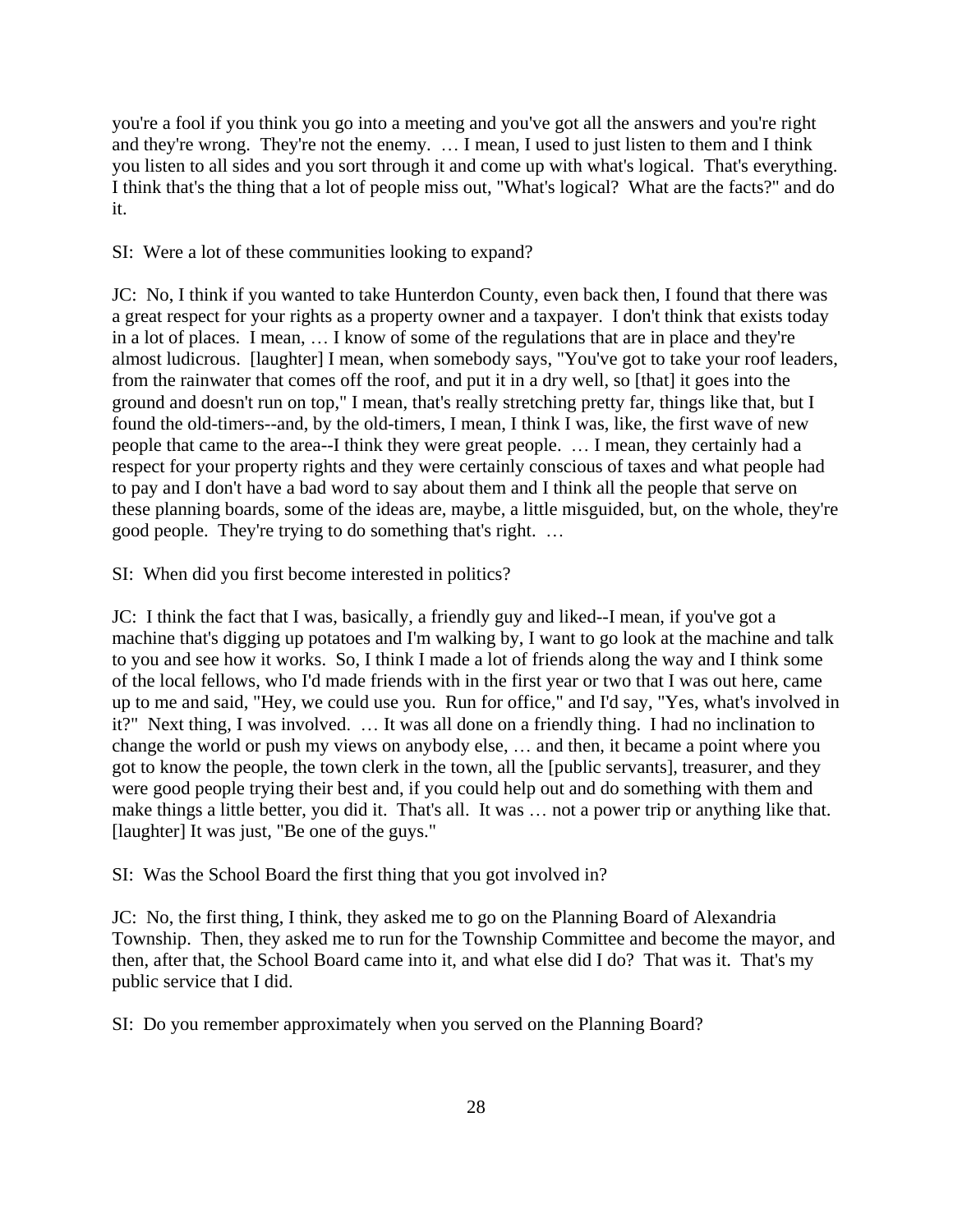JC: I would say in from, like, 1970 probably all the way up through the '80s, early '80s. That was a long stretch, and the Township Committee from '72 on, for maybe six, eight years. I don't really have a recollection of the length of time, and the School Board, I know that was ten years. That was a ten-year period. …

SI: During your time on the Planning Board, do any of the challenges or issues that you faced come to mind?

JC: No, ... see, what you're doing is, you're asking because it's very contentious in a lot of planning boards in what goes on today. It wasn't [then]. The pressure was not--when I was involved, there was no heavy pressure on the townships out here, especially Alexandra. There was no builder waiting to build a hundred townhouses or two hundred houses. The biggest one was maybe ten or eight or nine or something like that and, when I was active, there wasn't the pressure that there has been through the '90s and the early 2000s. So, it was a different animal than the one you're used to right now. It wasn't contentious at all.

SI: Did you have to run for the Planning Board or were you appointed to the board?

JC: No, the Planning Board was appointed. The Township Committee was an elected and the School Board was elected.

SI: What do you remember about campaigning for the committee? What was campaigning like in those days?

JC: [laughter] I think campaigning, like, in those days, was that your friend'd come up and say, "Hey, Jack, how about running for the Township Committee? What do you think?" "Yes, okay, I'll do that." "Okay." Then, he'd tell Frank and Frank'd tell Mary and Mary'd tell--that was the campaigning. There was no publications … and, of course, the local *Hunterdon Democrat* would have the elections, when they were coming up and they'd list the candidates. So, that was the total of [the campaign]. If I had to campaign, I probably wouldn't have been bothered. It was just not me. [laughter]

SI: What stands out about your time on the Township Committee? What do you remember as being issues that came up frequently? Not that they had to be contentious, but what were the main issues that you faced?

JC: Oh, the main issues that we were dealing with back then was, basically, you had professionals, engineering professionals, that were hired by every township, and legal, you had an attorney and you had a town engineer, and, of course, … at that time, things were starting to pick up and they wanted to upgrade all the zoning, the zoning, plus, the engineering requirements for land development and things. … That was, I'd say, the big thing, "Did we want to be bothered with this? Did we want to be bothered with that? What did the county think about it?" So, if I had to summarize, there was nothing really [contentious]. It was doing your job, "What had to be done? What did the state want? What did the county want? What did we want? What compromise could be reached or how to implement the requirements?" I don't consider it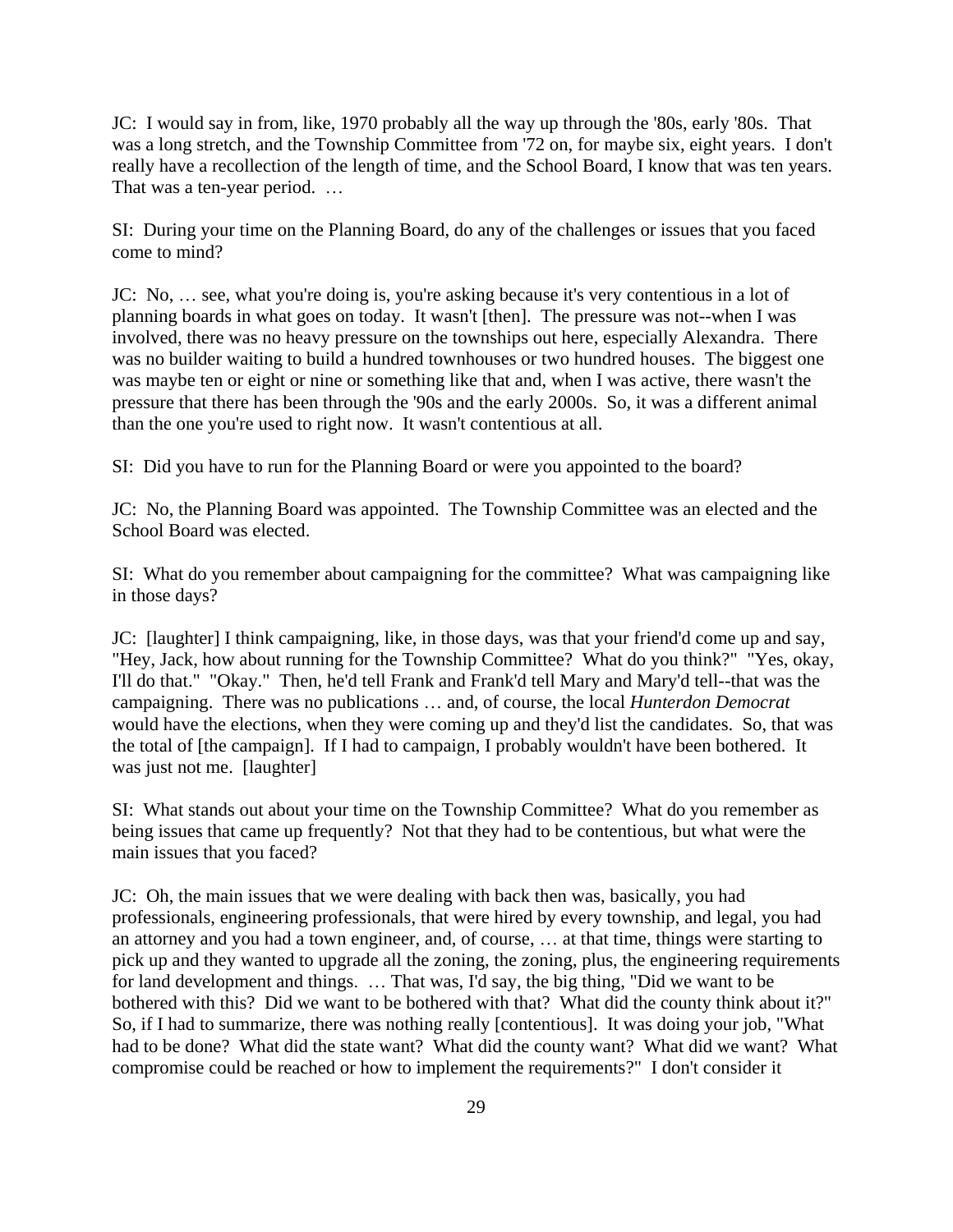contentious or any big things. It's just a period of my life that I gave it to community service and I did my job and that was it. … What else can I tell you? … The only other thing, I think I've had a fairly successful life, businesswise and everything, and the only one that I really stubbed my toe on was, down in Clinton is a big lighting store, Hesco Lighting, and the fellow that owned the lumberyard, he said to me, "Hey, we should build a racquetball center. That's going to be a big sport." So, we built this, he and I built this, huge racquetball center and, I think, the month after we opened the doors, the fad went right down the drain and, in about one year, we decided, "We'd better get rid of this thing," [laughter] and we sold it to a lighting company, where they turned it into a big showroom down there, but that's the only other business venture that I had in this area and that didn't work out that well. [laughter]

SI: During your time on the committee, were there any initiatives that you are particularly proud of or anything that got built that you pushed for?

JC: No. I go back on it and I look today at this town and this township has parks, they've got a large payroll of extensive people, road crews, things like that, got all sorts of community locations, parks and things. Back then, [when] you met, the town clerk kept his office in his living room. The town treasurer showed up at the meeting with his briefcase. There was no town hall, there was no town parks, there was nothing, and everybody was very aware of where the money was spent, what the taxes were. I attribute that to the fact that the time period I'm talking about was [influenced by] the old, local Hunterdon County people. Today, the people are so much more affluent. They want big parks, ball fields, police department, all of this. It all costs and, I mean, I look, I'm probably paying twelve times the taxes. My taxes have gone up a multiple of twelve times, *on the same house*. So, it's the old story, you want this stuff, you pay for it, and why I'm going off on this bent is because you're saying, "What do I [remember]?" I don't remember anything about it that stands out. I mean, I just did my job and did what we had to do and it was pretty commonplace and pretty easy to do.

SI: Was it in the 1980s when you served on the School Board?

JC: Yes, I would say in the '80s, then. That was … very rewarding, because the rewarding part about it is, you're dealing with a bunch of well-educated people, all the teachers over there. Like any time you get a group of seventy, eighty teachers, they all have their own opinions and ideas on different things and there were no big decisions. The school was basically built and it's still the same way over there, still sufficient, and, to me, it was just … interesting, a lot of fun. I enjoyed going to the meetings, because it was stimulating to talk to them and they were good people. … There were some good board members who were good friends of mine and I enjoyed their company and it was, again, we did our job. We did what was right and that was it.

SI: Was there a growing need for more elementary schools and high schools, that sort of thing?

JC: Yes, the elementary school, they built a new school, but that was after my time. That was after my time and, certainly, I think it's an important component of any town to have a good education system.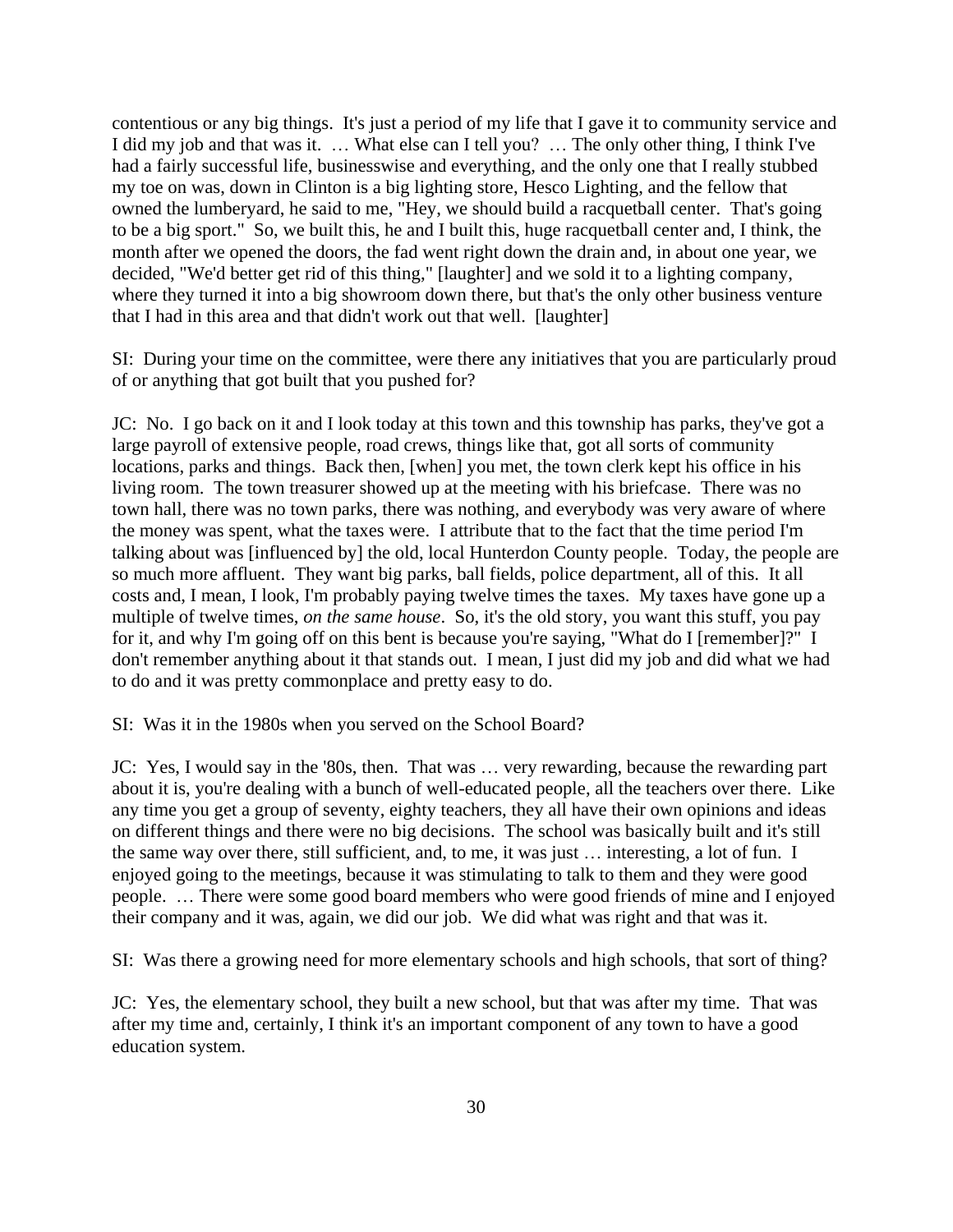SI: Does anything else about your career in politics--public service, I will not say politics--stand out in your memory?

JC: No. I know what you're saying, what could I really talk about? but, gee, ... I just felt like it was my job and I did it and I think I did it well and I guess the proof of it is, there were no big, contentious decisions. Everything I did seemed to be accepted. You talk about Hunterdon County, some of the things that I find, especially as I get older and I ride by … a certain site that I remember from fifty years ago and I always remember, one of the--I've said this to a few people, told them the story, if I may.

### SI: Sure.

JC: Back … when I first went on the bank board, there was a fellow named Floyd Hoffman, was on the board, and he was very, very elderly. … I never knew that Hunterdon County, at one time, was the peach capital of the United States, [laughter] but they had a big blight that killed off all the orchards, back in, like, 1910, but this Floyd Hoffman had a peach basket factory in Califon, New Jersey, which is about ten miles from here. Now, I was maybe forty-five, he must've been seventy-five, eighty, and he said, "Would you like to see my peach basket factory?" I said, "I'd love to see your peach basket factory." So, I went up to Califon, and these huge trees we have out here are the tulip trees, white wood trees. They're a very soft wood. They're not good for lumber, … they're very soft, but they're huge--I mean, they grow hundreds of feet. Well, they would, loggers would, cut these things in eight-foot lengths. ... You went up there, he had an old Scotch boiler that they fed with the scraps of the wood from the process and they made steam and he had a fieldstone steam house, about eight-by-eight, and they had a steamoperated little crane and they would put these big logs in the steam house and steam them for twenty-four hours. Then, they would take them out and they would put them on a huge lathe and turn it into a veneer, like a plywood veneer. Then, these old men would pick these big sheets up, flop it on the table and it had a knife that you pulled and it cut it into the strips of wood for the peach baskets and the wood was so pliable. Then, he had four or five old guys standing at benches, with nails in their mouths and hammers, bending the strips and making peach baskets. … To this day, I'm certain that belonged in a museum, the whole process, steam-powered, fed with the scraps of wood, steaming, and to see the way that was [made]. ... I try to describe it to you, you probably can't picture what I just said, but, to me, it was just fascinating that they were making these peach baskets and it's gone. I mean, that equipment should've been saved for a museum someplace. …

SI: What are some of the other big changes that you have seen in the county over your fifty years here?

JC: Well, I think the biggest thing is just by the sheer density, I mean, my kids, even when I built this house, they could go sit in a chair up on that road up there for six hours and maybe one car might come along. With the increase in population, the increase in cars and people, and, of course, the other thing is, as it grew and you see the days of the big shopping malls and all the shopping centers, all the local stores are gone, the local butcher and the little local grocery store and the mills. … Another thing around here, they're all overgrown, there were a few operating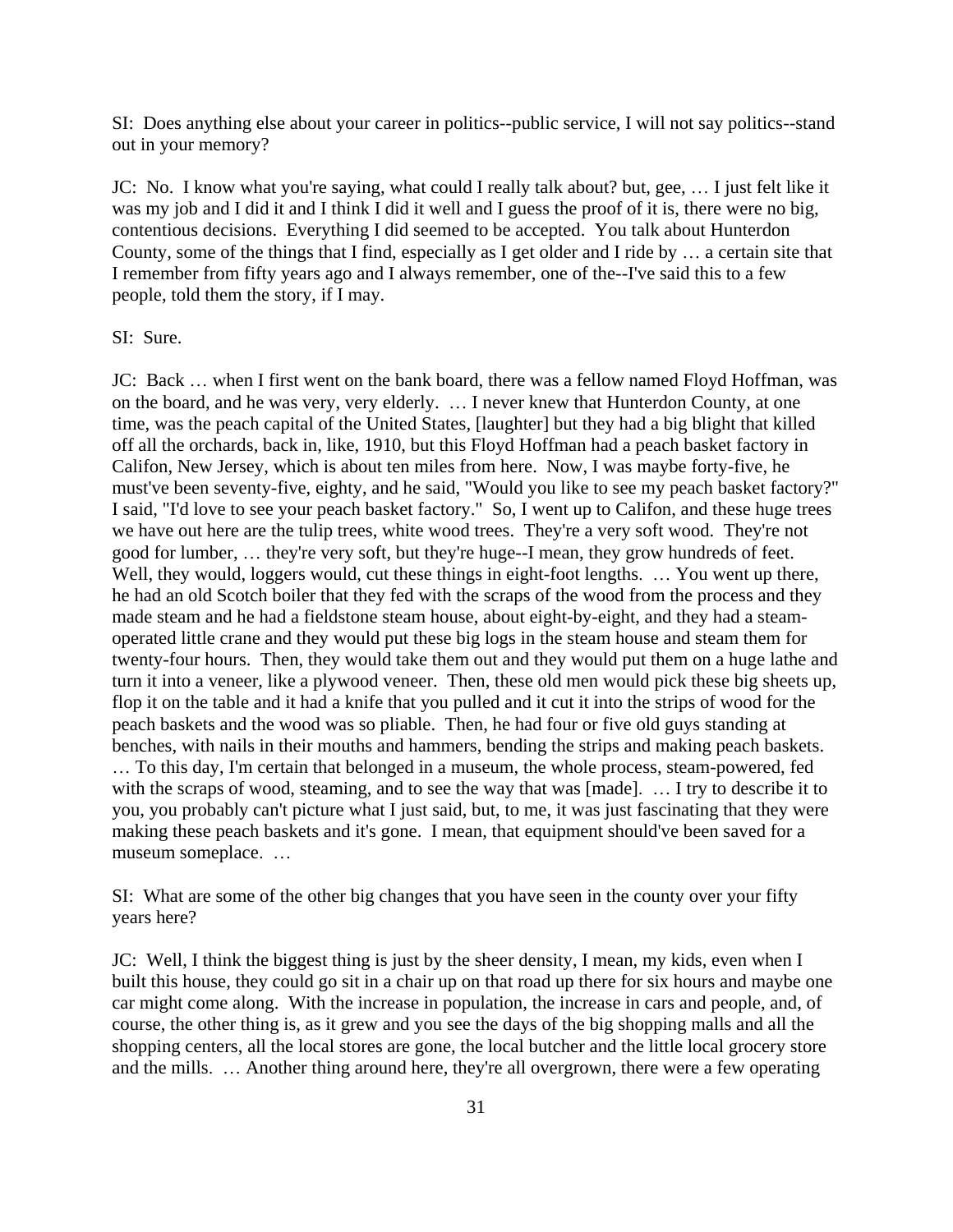mills around here, where they actually had waterpower to grind wheat and things like that. So, that's the stuff that it's gone and you go back, you can wax poetic about the past and you can only remember, you can't go back, but I look and … where I get a little, not concerned, but, when I, because of my age, can remember these things that were so interesting, there's the old machinery and the way things were, and that's gone and most of it is forgotten. As the generations go on, it just disappears, … but that's it. …

SI: Usually, towards the end, I wrap up with a little bit about your family.

JC: Yes.

SI: You said you had five children.

JC: Oh, no, okay.

SI: You have more.

JC: My children, I had six children, six children, four daughters, two sons. I consider, when you talk about careers and everything, I consider that my crowning achievement, is the family. They've all done well and I think they're wonderful people. I look, I have eleven grandchildren. So, between my son-in-laws, daughter-in-laws, sons and daughters and grandchildren, I've got twenty-two, twenty-two people directly related to me. … One lives in New York, one has a home over in Erwinna, which is very close by, and the others are all in the area. So, it's been a good, close family and … I attribute my ability to have led the life that I've led to the family I was blessed with. They gave me the ability to do this and … I think you have to be a special type that can jump into and out of a lot of different careers without being frenetic. I think, I see some people, they're hyper, they're doing [a lot], but I was lucky. I had a family backing me up that allowed me to do all these things, which I really enjoyed, and I can see where, if you had a wife or a family that didn't back you up on a thing, … you'd have a problem. You couldn't do it. So, that was it. No, I think it's been a great ride. [laughter]

SI: Would you like to tell me about your second marriage?

JC: Oh, my second marriage, Pelley. Back in 2000, my first wife, Betty, the mother of the children, she passed away very suddenly, very unexpected, just, bang, she was gone. Life goes on and what was it? about two years later, I met Pelley. She had lost a husband and she had one child and we kept company for two years, and then, we were married and that'll be ten years ago next June. So, that's how we met. So, basically, I was married to the one woman for forty-some years, forty-six years, I was widowed and single for four years, and then, I met Pelley, and then, we married. … I've been married the ten years and a lot of luck, two good wives, and she's a great wife. [laughter]

SI: Is there anything else that you would like to add to the record, anything that we skipped over?